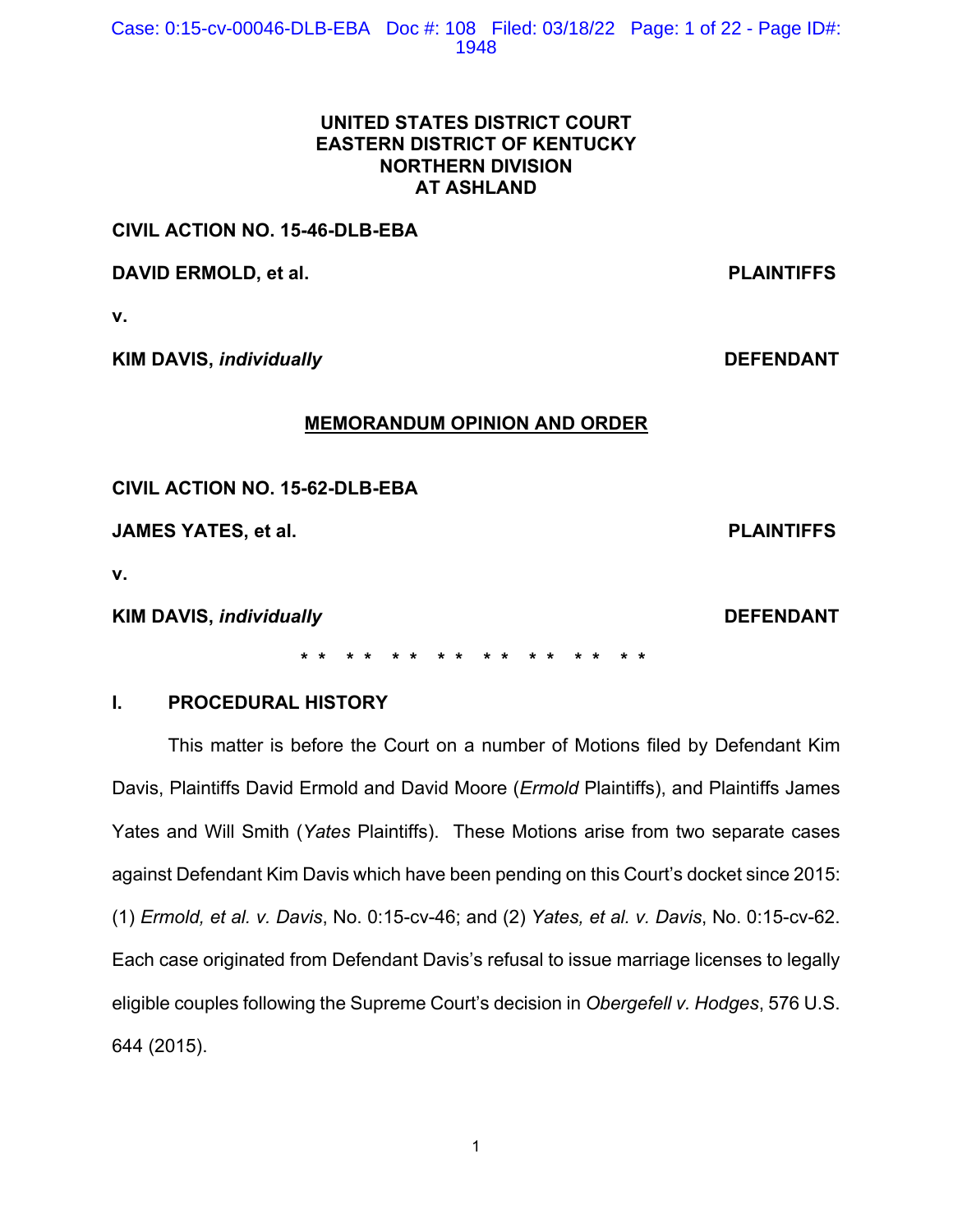#### Case: 0:15-cv-00046-DLB-EBA Doc #: 108 Filed: 03/18/22 Page: 2 of 22 - Page ID#: 1949

As noted in this Court's previous orders adjudicating Defendant Davis's Motions to Dismiss, these two cases are nearly identical. *Ermold, et al. v. Davis*, 0:15-cv-46 (E.D. Ky. Sept. 15, 2017), ECF No. 49 at 2; *Yates, et al. v. Davis*, 0:15-cv-62 (E.D. Ky. Sept. 15, 2017), ECF No. 48 at 2. The *Ermold* and *Yates* Plaintiffs each assert a 42 U.S.C. § 1983 claim against Defendant Davis who allegedly deprived Plaintiffs of their fundamental right to marry by refusing to issue them marriage licenses. *Ermold*, ECF No. 27 at 4; *Yates*, ECF No. 1 at 1. Plaintiffs request monetary damages for this violation. *Ermold*, ECF No. 27 at 6-7; *Yates*, ECF No. 1 at 7.

In July of 2017, Defendant Davis filed a Motion to Dismiss in *Ermold* and *Yates*. *Ermold*, ECF No. 29; *Yates*, ECF No. 29. Ultimately, while this Court dismissed Plaintiffs' claims against Davis in her official capacity, Plaintiffs' claims against Davis in her individual capacity were allowed to proceed. *Ermold*, ECF No. 49 at 21; *Yates*, ECF No. 48 at 21. While Davis argued that qualified immunity shielded her from liability in her personal capacity, the Court determined that Plaintiffs had plausibly alleged that (1) Davis had violated their constitutional rights and (2) their right to marry was clearly established at the time of Davis's violation, and therefore Davis was not entitled to qualified immunity. *Ermold*, ECF No. 49 at 20-21; *Yates*, ECF No. 48 at 20-21.

Following this Court's Orders on the Motions to Dismiss, the parties filed crossappeals challenging the Court's determination on sovereign immunity and qualified immunity. Magistrate Judge Edward Atkins stayed proceedings in this matter while the parties litigated their appeal. *Ermold*, ECF No. 55; *Yates*, ECF No. 55. On August 23, 2019, the Sixth Circuit Court of Appeals affirmed this Court's decision. *Ermold v. Davis*, 936 F.3d 429 (6th Cir. 2019). In evaluating Davis's claim for qualified immunity against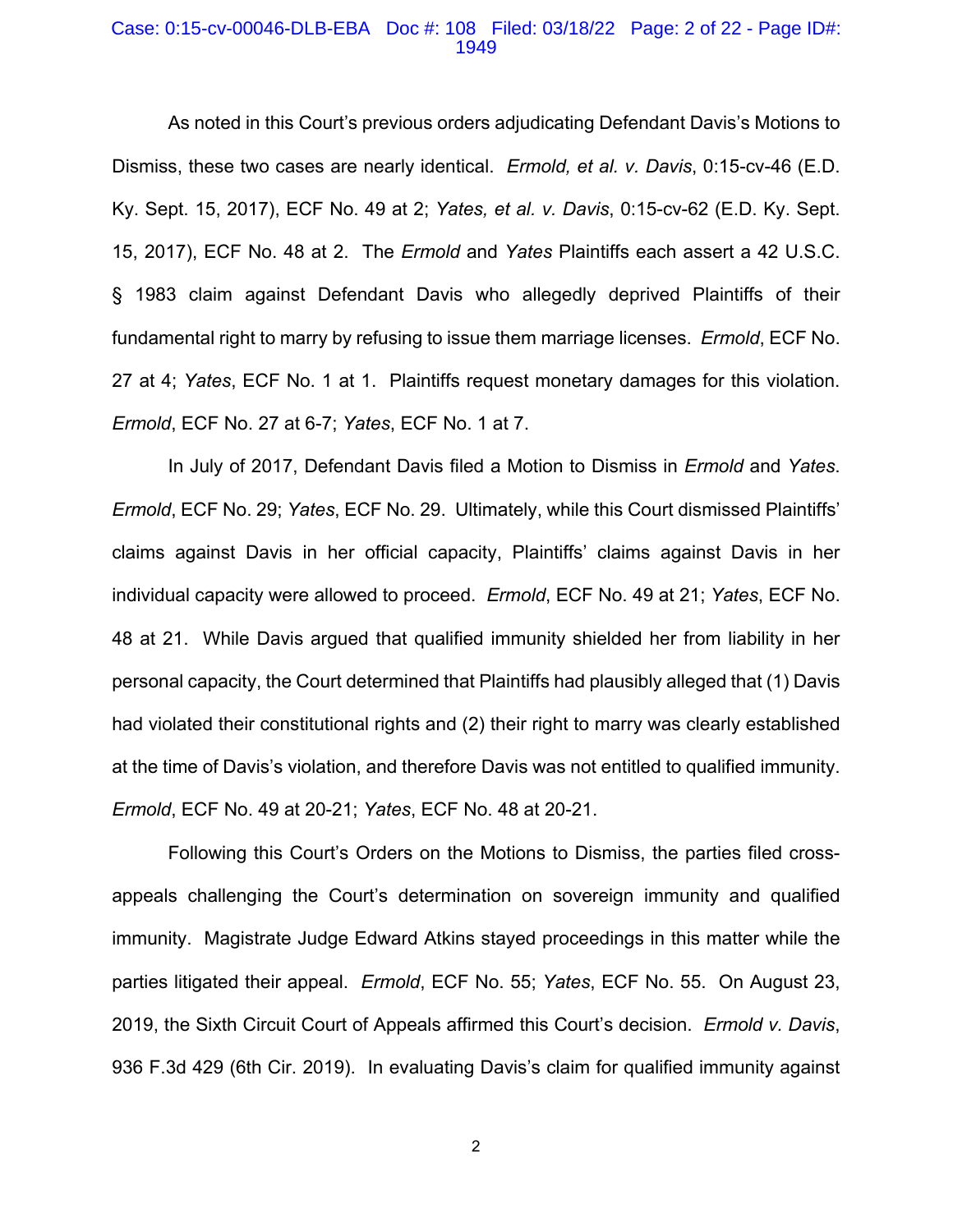#### Case: 0:15-cv-00046-DLB-EBA Doc #: 108 Filed: 03/18/22 Page: 3 of 22 - Page ID#: 1950

the backdrop of *Obergefell*, the Sixth Circuit affirmatively stated that *Obergefell*'s recognition of same-sex marriage "made no mention of a limit on that right, of an exception to it, or of a multi-factor test for determining when an official violates it. For a *reasonable* official, *Obergefell* left no uncertainty." *Id.* at 436 (emphasis in original).

 Following the Sixth Circuit's decision in *Ermold v. Davis*, 936 F.3d 429, the stay of proceedings was lifted, and discovery commenced on a timeline set by Magistrate Judge Atkins. *Ermold*, ECF No. 67; *Yates*; ECF No. 63. After discovery was completed, the parties each filed dispositive motions with the Court: (1) the *Ermold* Plaintiffs filed a Motion for Summary Judgment, ECF No. 88, (2) the *Yates* Plaintiffs filed a Motion for Summary Judgment, ECF No. 81, and (3) Defendant Kim Davis filed Motions for Summary Judgment in both cases. *Ermold*, ECF No. 93; *Yates*, ECF No. 84. All of these Motions are fully briefed. *Ermold*, ECF Nos. 104, 105, 106, and 107; *Yates*, ECF Nos. 93, 94, 95, and 96. Defendant Kim Davis also filed a Motion for Leave to File Excess Pages and a Motion for Leave to File an Answer in both cases. *Ermold*, ECF Nos. 94 and 96; *Yates*, ECF Nos. 85 and 87. These Motions have also been fully briefed. *Ermold*, ECF Nos. 95, 97, 98, 99, 100, and 101; *Yates*, ECF Nos. 86, 88, 89, and 90.

 For the reasons stated herein, the *Ermold* Plaintiffs' Motion for Summary Judgment is **granted**, ECF No. 88, the *Yates* Plaintiffs' Motion for Summary Judgment is **granted**, ECF No. 81, and Defendant Kim Davis's Motions for Summary Judgment are **denied**. *Ermold*, ECF No. 93; *Yates*, ECF No. 84. Defendant Kim Davis's Motions for Leave to File Excess Pages are **granted**. *Ermold*, ECF No. 94; *Yates*, ECF No. 85. Lastly, Kim Davis's Motions for Leave to File Answers are **granted**. *Ermold*, ECF No. 96; *Yates*, ECF No. 87.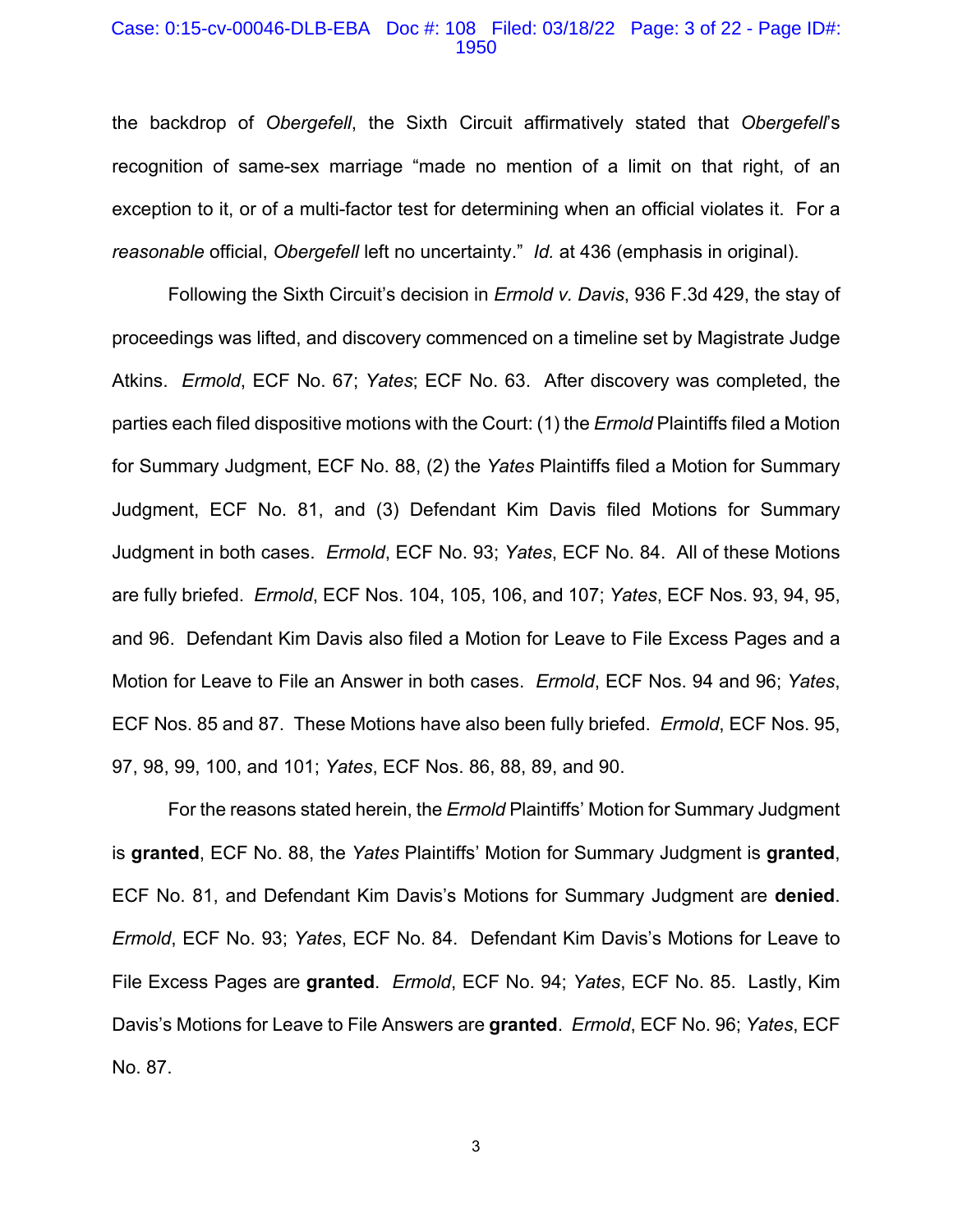#### Case: 0:15-cv-00046-DLB-EBA Doc #: 108 Filed: 03/18/22 Page: 4 of 22 - Page ID#: 1951

## **II. FACTUAL BACKGROUND**

On June 26, 2015, the United States Supreme Court held that "the right to marry is a fundamental right inherent in the liberty of the person, and under the Due Process and Equal Protection Clauses of the Fourteenth Amendment couples of the same-sex may not be deprived of that right and that liberty." *Obergefell*, 576 U.S. at 675. Consequently, state laws which "exclude[d] same-sex couples from civil marriage" were held invalid, including Kentucky's marriage licensing law. *Id.* At the time of the *Obergefell*  decision, Defendant Kim Davis was the County Clerk in Rowan County, Kentucky, who famously refused to comply with *Obergefell*, which required her to issue marriage licenses to same-sex couples. *Ermold*, ECF No. 88-2 at 3; *Yates*, ECF No. 80 at 14.Though Davis had urged the legislature to provide her an accommodation prior to the ruling in *Obergefell*, they had failed to act. *Yates*, ECF No. 80 at 32-33.

Davis read and understood the *Obergefell* decision. *Ermold*, ECF No. 88-2 at 18; *Yates*, ECF No. 80 at 64-65 ("Yeah, it told [same-sex couples] that they could get a license"). On the same day *Obergefell* was decided, then-Governor Steve Beshear wrote a letter to Kentucky county clerks explaining the decision, stating "[t]he Obergefell decision makes plain that the Constitution requires that Kentucky – and all states – license and recognize the marriages of same-sex couples . . . [e]ffective today, Kentucky will recognize as valid all same sex marriages performed in other states and in Kentucky." *Ermold*, ECF No. 88-3; *Yates*, ECF No. 80-2. Governor Beshear advised the county clerks to "consult with your county attorney on any particular aspects related to the implementation of the Supreme Court's decision." *Ermold*, ECF No. 88-3; *Yates*, ECF No. 80-2. Davis received this letter, read this letter, and understood this letter. *Ermold*,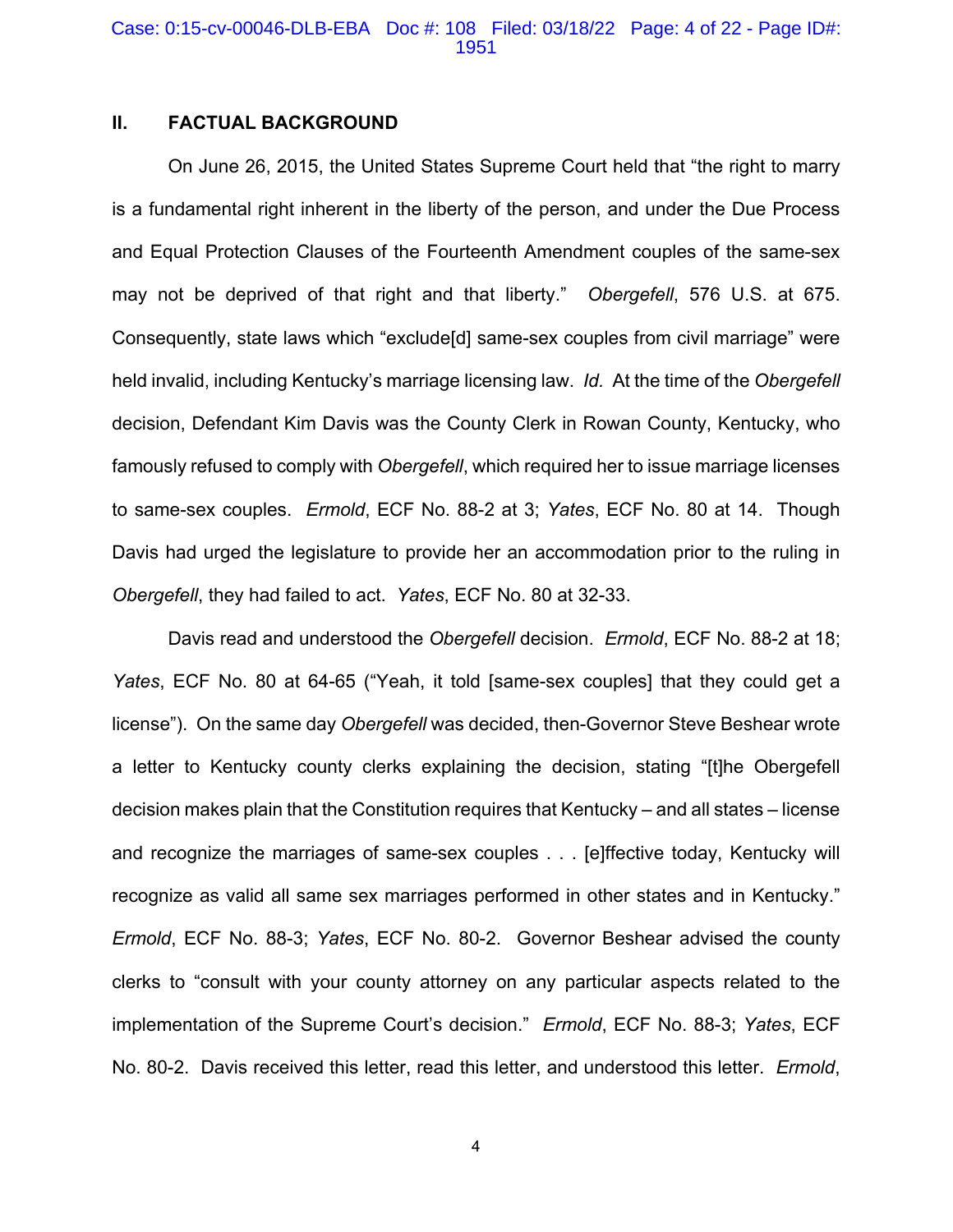#### Case: 0:15-cv-00046-DLB-EBA Doc #: 108 Filed: 03/18/22 Page: 5 of 22 - Page ID#: 1952

ECF No. 88-2 at 10-11; *Yates*, ECF No. 80 at 43-44. Davis then sought the advice of the Rowan County Attorney, as suggested in Governor Beshear's letter, who advised her that the law required her to issue marriage licenses to same-sex couples. *Ermold*, ECF No. 88-2 at 20; *Yates*, ECF No. 80 at 78.

Davis ignored the Rowan County Attorney's advice. *Ermold*, ECF No. 88-2 at 20; *Yates*, ECF No. 80 at 78. Instead, Davis directed her employees at the Rowan County Clerk's Office not to issue marriage licenses directly following the *Obergefell* decision. *Ermold*, ECF No. 88-2 at 11; *Yates*, ECF No. 80 at 44.On July 6, 2015, both the *Ermold*  Plaintiffs and *Yates* Plaintiffs traveled to the Rowan County Clerk's Office to apply for a marriage license. *Ermold*, ECF No. 88-5 at 5; *Yates*, ECF No. 78 at 61. Davis, or a deputy clerk in reliance on Davis's instituted policy, denied both requests on July 6, 2015. *Ermold*, ECF No. 88-2 at 12; *Yates*, ECF No. 78 at 61. Davis told the *Ermold* Plaintiffs that she could not give them a marriage license "under God's authority." *Ermold*, ECF No. 88-2 at 16.Thereafter, the *Ermold* Plaintiffs attempted to apply for a marriage license two more times—on August 13, 2015 and September 1, 2015—and were denied by Davis or a deputy clerk following Davis's instituted policy. *Ermold*, ECF No. 88-2 at 14-15, 17. Likewise, the *Yates* Plaintiffs were denied a marriage license at the Rowan County Clerk's Office four more times—on August 12, 2015, August 21, 2015, August 27, 2015, and September 1, 2015. *Yates*, ECF No. 80 at 94-97. Finally, the *Ermold* and *Yates* Plaintiffs were granted marriage licenses on September 4, 2015 by a deputy clerk, while Davis was in jail for contempt of court. *Ermold*, ECF No. 88-2 at 17; *Yates*, ECF No. 80 at 98.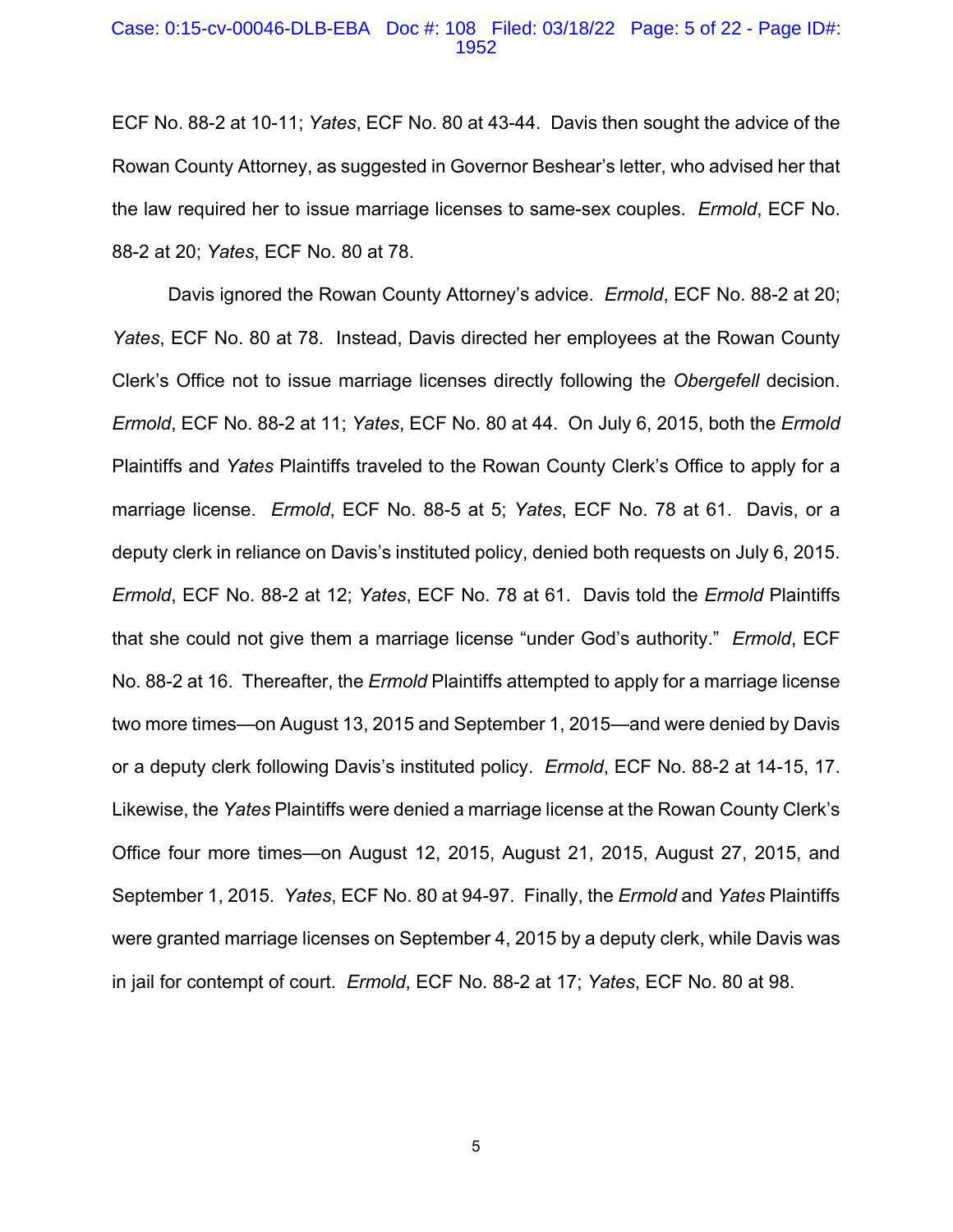## **III. DISCUSSION**

## **A. Standard of Review**

Summary judgment is appropriate "if the movant shows that there is no genuine dispute as to any material fact and the movant is entitled to judgment as a matter of law." Fed. R. Civ. P. 56(a). A genuine issue of material fact exists where "the evidence is such that a reasonable jury could return a verdict for the nonmoving party." *Anderson v. Liberty Lobby, Inc.*, 477 U.S. 242, 248 (1986).The party moving for summary judgment "bears the burden of showing the absence of any genuine issues of material fact." *Sigler v. American Honda Motor Co.*, 532 F.3d 469, 483 (6th Cir. 2008) (citing *Plant v. Morton Int'l Inc.*, 212 F.3d 929, 934 (6th Cir. 2000)).In deciding a motion for summary judgment, the Court must draw all reasonable inferences in favor of the non-moving party. *Matsushita Elec. Indus. Co. v. Zenith Radio Corp.*, 475 U.S. 574, 587 (1986). Following the Court's review of the record, if a "rational factfinder could not find for the nonmoving party, summary judgment is appropriate." *Ercegovich v. Goodyear Tire & Rubber Co.*, 154 F.3d 344, 349 (6th Cir. 1998). Summary judgment should ultimately determine "whether the evidence presents a sufficient disagreement to require submission to a jury or whether it is so one-sided that one party must prevail as a matter of law." *Anderson*, 477 U.S. at 251-52.

### **B. Davis's Request for Qualified Immunity**

Defendant Davis once again uses arguments recycled from her Motion to Dismiss briefing to argue that she is entitled to qualified immunity in her personal capacity. *Ermold*, ECF No. 93 at 59; *Yates*, ECF No. 84 at 56. Again, this Court finds that Davis is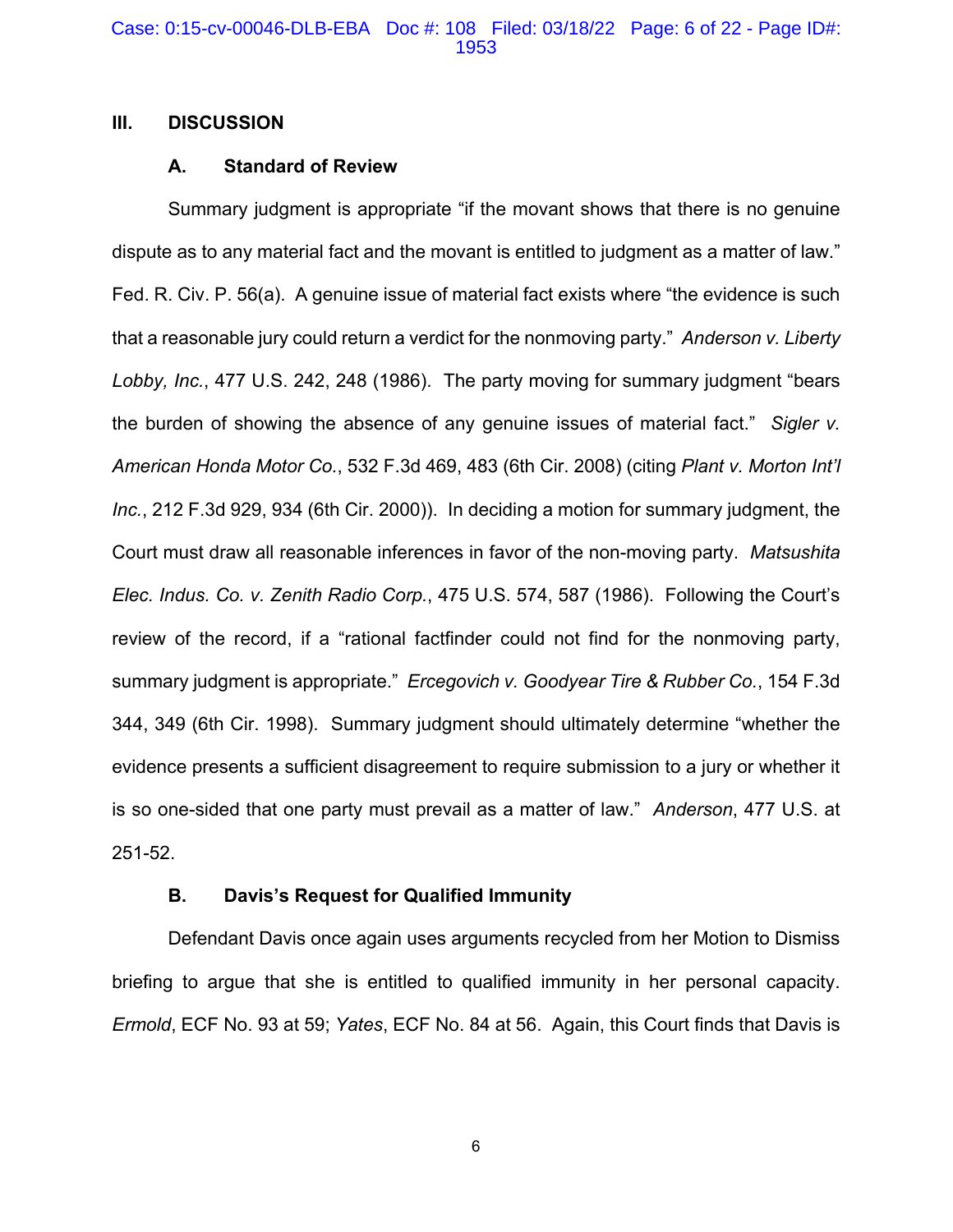#### Case: 0:15-cv-00046-DLB-EBA Doc #: 108 Filed: 03/18/22 Page: 7 of 22 - Page ID#: 1954

not entitled to qualified immunity. Although this Court, and the Sixth Circuit, explained this analysis *ad nauseum* in its previous orders, it will briefly address this issue.

 Qualified immunity "protects government officials 'from liability for civil damages insofar as their conduct does not violate clearly established statutory or constitutional rights of which a reasonable person would have known.'" *Pearson v. Callahan*, 555 U.S. 223, 231 (2009) (quoting *Harlow v. Fitzgerald*, 457 U.S. 800, 818 (1982)). In effect, qualified immunity gives public officials "'ample room for mistaken judgments' by protecting 'all but the plainly incompetent or those who knowingly violated the law.'" *Johnson v. Moseley*, 790 F.3d 649, 653 (6th Cir. 2015) (quoting *Hunter v. Bryant*, 502 U.S. 224, 229 (1991) (per curiam)).

 The inquiry into whether a public official is entitled to qualified immunity is comprised of two parts. *Martin v. City of Broadview Heights*, 712 F.3d 951, 957 (6th Cir. 2013). First, the Court must "determine if the facts alleged make out a violation of a constitutional right." *Id.* Second, the Court must decide "if the right at issue was 'clearly established' when the event occurred such that a reasonable [official] would have known that [her] conduct violated it." *Id.* While the Court is no longer required to analyze each of the two steps sequentially, "it is often beneficial[,]" as it is here. *Pearson*, 555 U.S. at 236. When a defendant asserts entitlement of qualified immunity at the summary judgment stage, "the plaintiff must show that those facts and inferences would allow a reasonable juror to conclude that the defendant violated a clearly established constitutional right." *Williams v. Maurer*, 9 F.4th 416, 431 (6th Cir. 2021).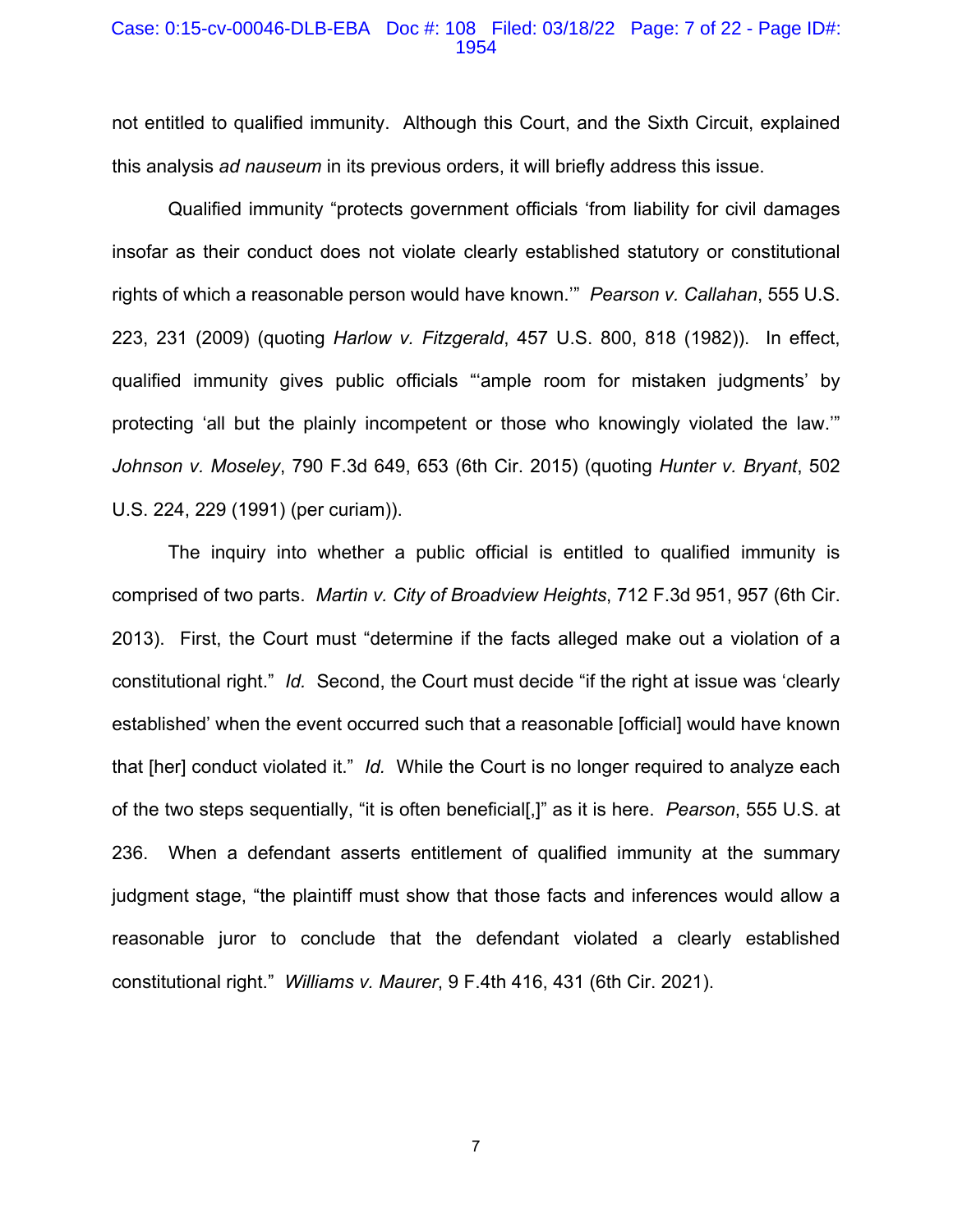# *1. Violation of Plaintiffs' Constitutional Rights*

As the Court noted in its previous Order discussing qualified immunity, "[i]t is undisputed that the right to marry is protected by . . . the Fourteenth Amendment." *Toms v. Taft*, 338 F.3d 519, 524 (6th Cir. 2003) (citing *Zablocki v. Redhail*, 434 U.S. 374, 383 (1978)). The Supreme Court affirmed this right for same-sex couples in *Obergefell*:

[T]he right to marry is a fundamental right inherent in the liberty of the person, and under the Due Process and Equal Protection Clauses of the Fourteenth Amendment couples of the same-sex may not be deprived of that right and that liberty. The Court now holds that same-sex couples may exercise the fundamental right to marry. No longer may this liberty be denied to them . . . State laws challenged by Petitioners in these cases are now held invalid to the extent that they exclude same-sex couples from civil marriage on the same terms and conditions as opposite-sex couples.

576 U.S. at 675-76. As explained by the Sixth Circuit, "[t]he Court made no mention of a

limit on that right, of an exception to it, or of a multi-factor test for determining when an

official violates it." *Ermold*, 936 F.3d at 436.1

In the Sixth Circuit's opinion, it unequivocally stated that Plaintiff's allegations at

the Motion to Dismiss stage "adequately alleged the violation of a constitution[al] right."

*Id.* at 435. As the Sixth Circuit aptly explained, Plaintiffs alleged that the Fourteenth

Amendment guaranteed them the right to marry, that they sought marriage licenses from

Defendant Davis, an elected official who "Kentucky tasked with issuing those licenses[,]"

that they qualified for those licenses, and that "Davis refused to license them." *Id.* Now,

<sup>1</sup> This Court does not engage in a scrutiny analysis typically applicable to constitutional questions because, as noted by the Sixth Circuit, "the direct prohibition on same-sex marriage" in *Obergefell* "didn't trigger the tiers-of-scrutiny analysis typical in many other constitutional inquiries." *Ermold*, 936 F.3d at 437. Assuming *arguendo* that a scrutiny analysis should be applied, Davis's actions would fail even rational basis review. As explained by Judge Bush's concurrence in *Ermold*, "government actions based on moral disapproval of homosexuality fail rational basis review." 936 F.3d at 441 (Bush, J. concurring) (citing *Romer v. Evans*, 517 U.S. 620, 632 (1996)).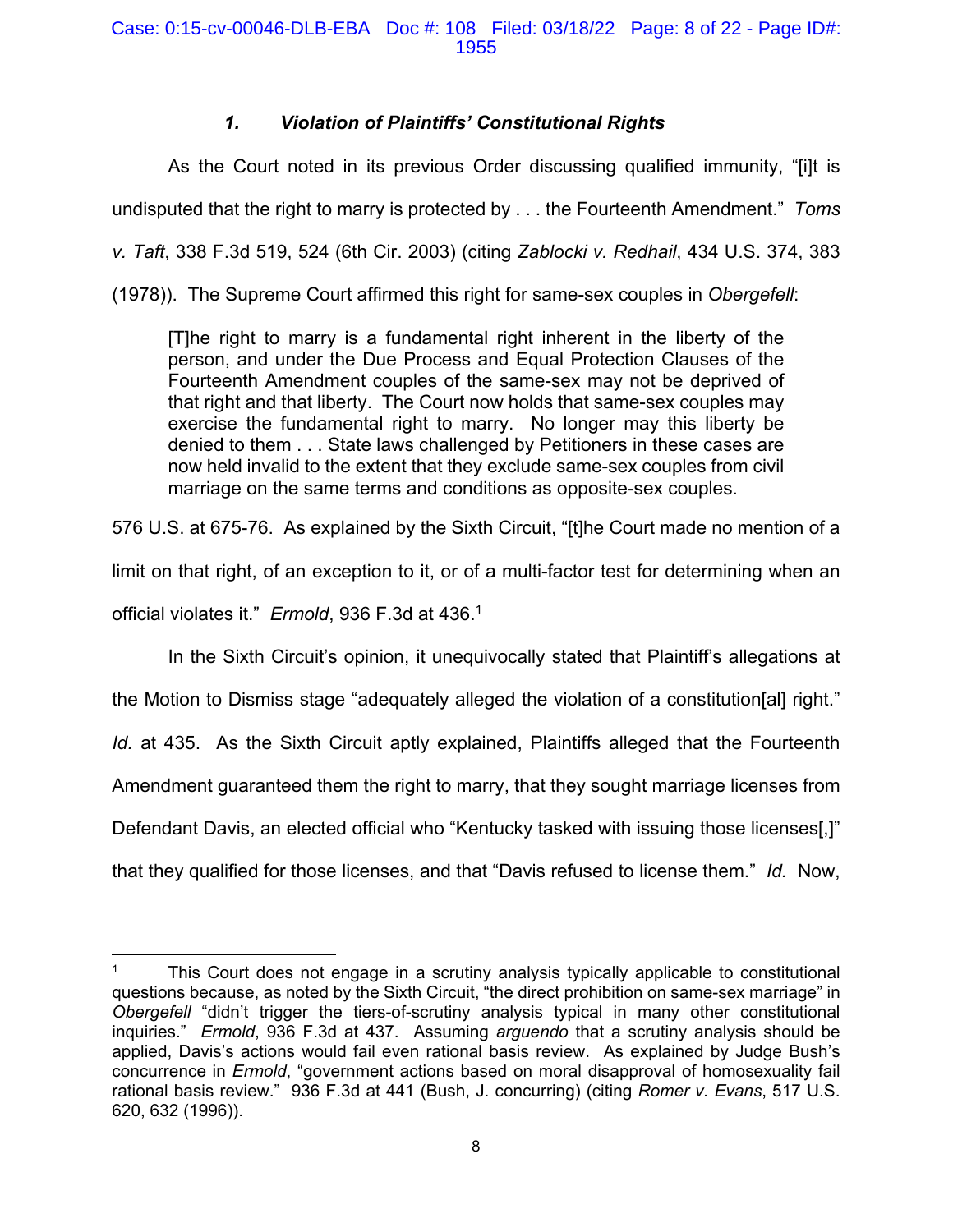#### Case: 0:15-cv-00046-DLB-EBA Doc #: 108 Filed: 03/18/22 Page: 9 of 22 - Page ID#: 1956

at the summary judgment stage, the discovery material available to the Court proves that these allegations are undeniable.

 It is readily apparent that *Obergefell* recognizes Plaintiffs' Fourteenth Amendment right to marry. It is also readily apparent that Davis made a conscious decision to violate Plaintiffs' right. Both the *Ermold* and *Yates* Plaintiffs sought marriage licenses from either Defendant Davis or the deputy clerks who were acting in conformance with the policy instituted by Davis—a policy directing deputy clerks to refuse to issue marriage licenses in the wake of *Obergefell*. *Ermold*, ECF No. 88-2 at 12; *Yates*, ECF No. 78 at 61. Each time, Plaintiffs' requests for marriage licenses were refused. *Id.* In total, the *Ermold*  Plaintiffs were refused a marriage license three times, ECF No. 88-2 at 14-15, 17, and the *Yates* Plaintiffs were refused a license five times, ECF No. 80 at 94-97. These facts were solicited from Defendant Davis's *own* testimony. Defendant Davis violated Plaintiffs' constitutional right to marry by refusing to issue them marriage licenses, either personally or through the policy she established for the Rowan County Clerk's office.

#### *2. Plaintiffs' Right to Marry was Clearly Established*

As discussed above, the Supreme Court's decision clearly established the right of same-sex couples to receive marriage licenses from the State government. Since the Supreme Court's decision in *Obergefell*, it has not further limited the right of same-sex couples to marry or provided accommodations for officials who are tasked with licensing marriages in their state.

Defendant Davis boldly suggests that she did not violate a constitutional right because "*Obergefell* did not clearly establish a constitutional right to demand a stateissued marriage license from a particular state official." *Ermold*, ECF No. 93 at 61; *Yates*,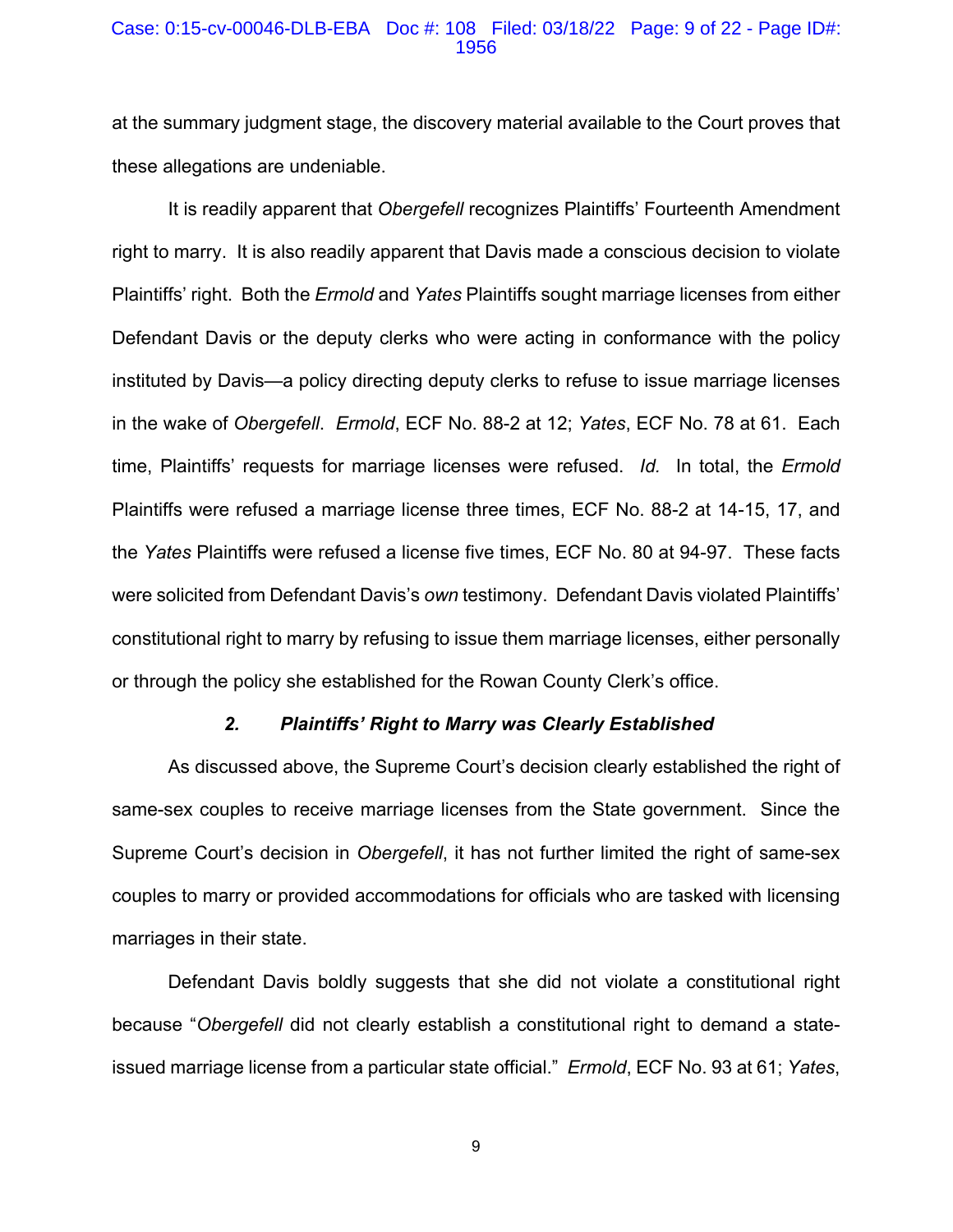#### Case: 0:15-cv-00046-DLB-EBA Doc #: 108 Filed: 03/18/22 Page: 10 of 22 - Page ID#: 1957

ECF No. 84 at 58. But this same argument was unavailing the first time Defendant made it. This Court determined that "officials can still be on notice that their conduct violates established law even in novel factual circumstances." *Yates*, ECF No. 48 at 17 (quoting *Sutton v. Metro. Gov't of Nashville*, 700 F.3d 865, 876 (6th Cir. 2012)). This Court then went on to explain: "[e]ven if considered a 'novel factual circumstance,' the Plaintiffs' fundamental right to marry was so 'obvious' after *Obergefell* that Defendant had fair notice that adopting her 'no marriage licenses' policy was unconstitutional." *Yates*, ECF No. 48 at 17-18. Again, the Sixth Circuit explicitly held that "[f]or a *reasonable* official, *Obergefell*  left no uncertainty. For Davis, however, the message apparently didn't get through." *Ermold*, 936 F.3d at 436 (emphasis in original). The Sixth Circuit went on to address the exact argument Davis makes again here—that *Obergefell* did not "clearly establish a right to demand marriage licenses from particular state officials." *Id.* The Sixth Circuit disposed of this argument succinctly: "no where in the Constitution—or in constitutional law for that matter—does it say that a government official may infringe constitutional rights so long as another official might not have." *Id.* Instead, *Obergefell* and the United States Constitution *require* "*all* government officials [to] respect *all* constitutional rights." *Id.*  (emphasis in original).

The explicit holding in *Obergefell* was that states could not exclude same-sex couples from civil marriage. The logical next step is clear. Davis, an elected county official who was tasked by her constituents to manage marriage licensing in Rowan County, could not exclude same-sex couples from civil marriage. Kentucky statute provides that "[n]o marriage shall be solemnized without a license therefor. The license shall be issued by the clerk of the county in which the [applicant] resides . . ." Ky. Rev.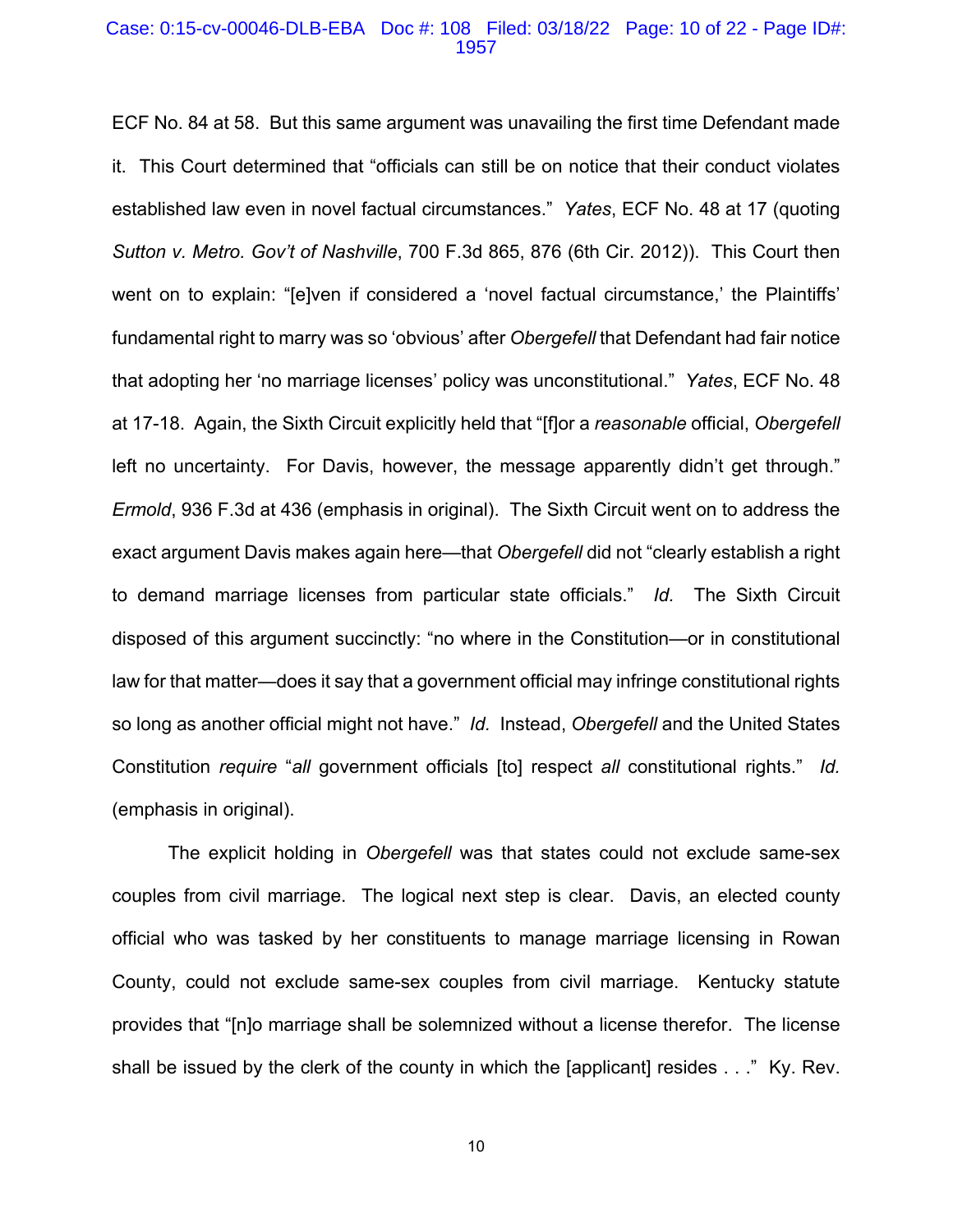#### Case: 0:15-cv-00046-DLB-EBA Doc #: 108 Filed: 03/18/22 Page: 11 of 22 - Page ID#: 1958

Stat. § 402.080. If the state may not exclude same-sex couples from marriage under *Obergefell*, but it requires applicants to receive a license from the county clerk in order to enter into a marriage, refusal of that license by a county clerk violates *Obergefell*, as a license from the county clerk is the only avenue to legalize a marriage in Kentucky.

Davis then argues that her conduct was "objectively reasonable" and "[q]ualified immunity allows for mistaken judgments and balancing reasonable uncertainties." *Ermold*, ECF No. 93 at 66; *Yates*, ECF No. 84 at 63. Davis is correct that qualified immunity "'gives ample room for mistaken judgments' by protecting 'all but the plainly incompetent or those who knowingly violated the law.'" *Johnson*, 790 F.3d at 653 (quoting *Hunter*, 502 U.S. at 229 (per curiam)). However, "[t]he operative inquiry is not whether a previous court faced perfectly analogous facts—it is 'whether it would be clear to a reasonable [official] that [her] conduct was unlawful in the situation [she] confronted.'" *Cahoo v. SAS Analytics, Inc.*, 912 F.3d 887, 904 (6th Cir. 2018) (quoting *Baynes v. Cleland*, 799 F.3d 600, 610 (6th Cir. 2015)). Davis did not make a mistake. Rather, she knowingly violated the law.

Prior to the decision in *Obergefell*, Davis was aware that the Supreme Court was hearing the case and wrote to her legislators to request an accommodation. *Yates*, ECF No. 80 at 29-33. Davis recognized that without an accommodation for religious beliefs, she would be required to issue marriage licenses to same-sex couples if the Supreme Court sided with the plaintiffs in *Obergefell*. *Id.* ECF No. 80-1. Following *Obergefell*, Davis received a letter from then-Governor Steve Beshear explaining that "[t]he Obergefell decision makes plain that the Constitution requires that Kentucky – and all states – license and recognize the marriages of same-sex couples." *Ermold*, ECF No.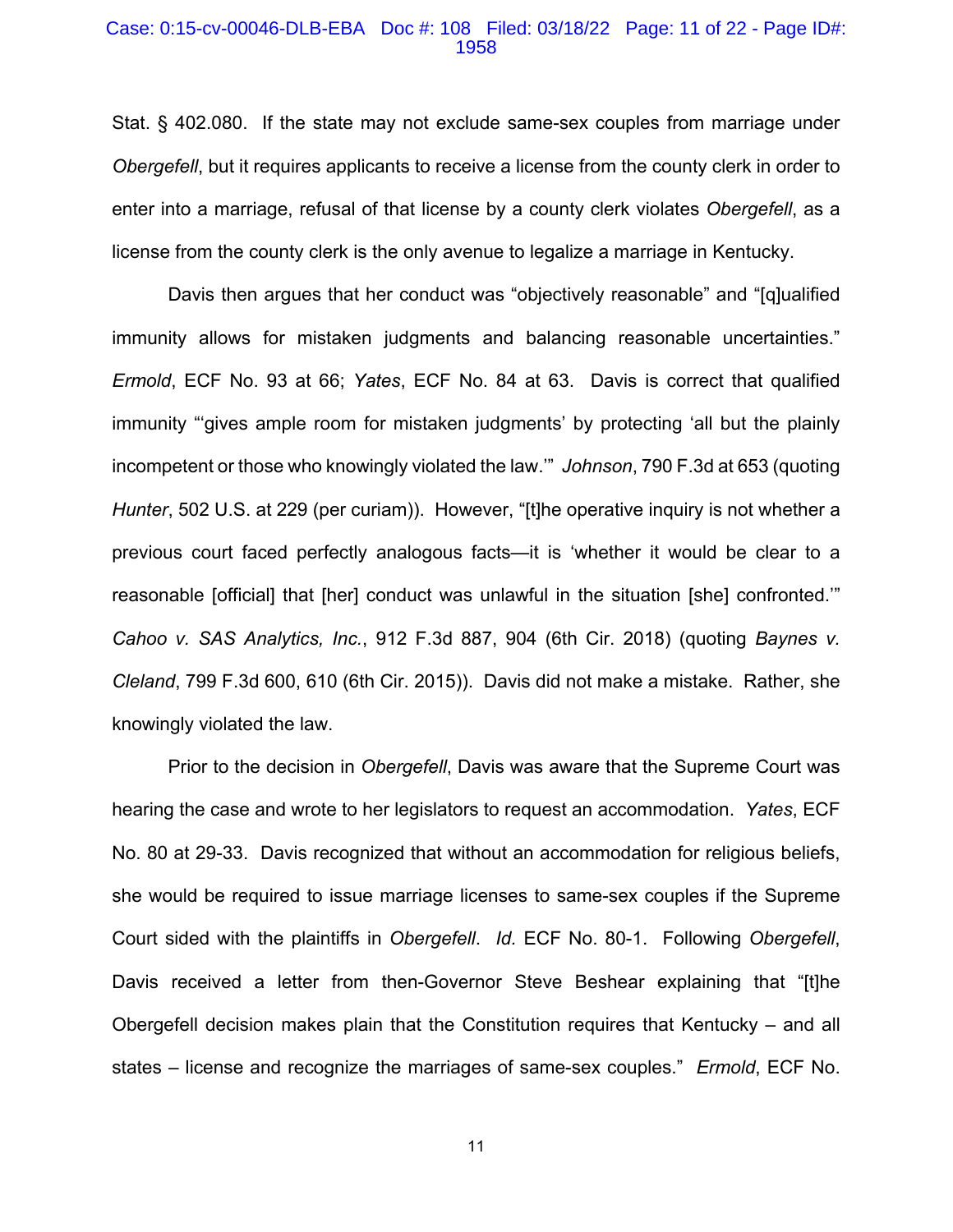#### Case: 0:15-cv-00046-DLB-EBA Doc #: 108 Filed: 03/18/22 Page: 12 of 22 - Page ID#: 1959

88-3; *Yates*, ECF No. 80-2. This same letter encouraged Davis to consult the Rowan County Attorney about the implementation of the *Obergefell* decision. *Id.* Davis sought the advice of the Rowan County Attorney, who also advised her that the law required her to issue marriage licenses to same-sex couples. *Ermold*, ECF No. 88-2 at 20; *Yates*, ECF No. 80 at 78. As a result of (and directly in contradiction with) Governor Beshear's letter and the *Obergefell* decision, Davis instituted a policy directing the employees of the Rowan County Clerk's Office to not issue marriage licenses. *Ermold*, ECF No. 88-2 at 11; *Yates*, ECF No. 80 at 44. Davis still implemented this policy after reading and understanding *Obergefell*, Governor Beshear's letter, and after consultation with the Rowan County Attorney who explained that she was required by law to issue marriage licenses. Davis clearly recognized that *Obergefell* had "put numerous County Clerks' moral and religious beliefs at odds with their current required duties." *Yates*, ECF No. 80- 3.

Davis's own testimony regarding her decision not to issue marriage licenses only further illustrates that she knowingly violated the law. Davis described the situation as "a very clear heaven or hell issue"—meaning that "[t]he hell decision would be to capitulate to their demands even though I knew it wasn't right and to let my name be affixed to a license or an application that would say that they were authorized – that they met the requirements of what a marriage is." *Yates*, ECF No. 80 at 57-58. Davis clarified that "their demands" included the demands of the *Ermold* Plaintiffs, Governor Beshear, and five Supreme Court Justices. *Id.* at 58. Ultimately, Davis "chose to stand for what [she] believe[s] in over what was contrary to that"—the law. *Id.* at 59-61. Any argument that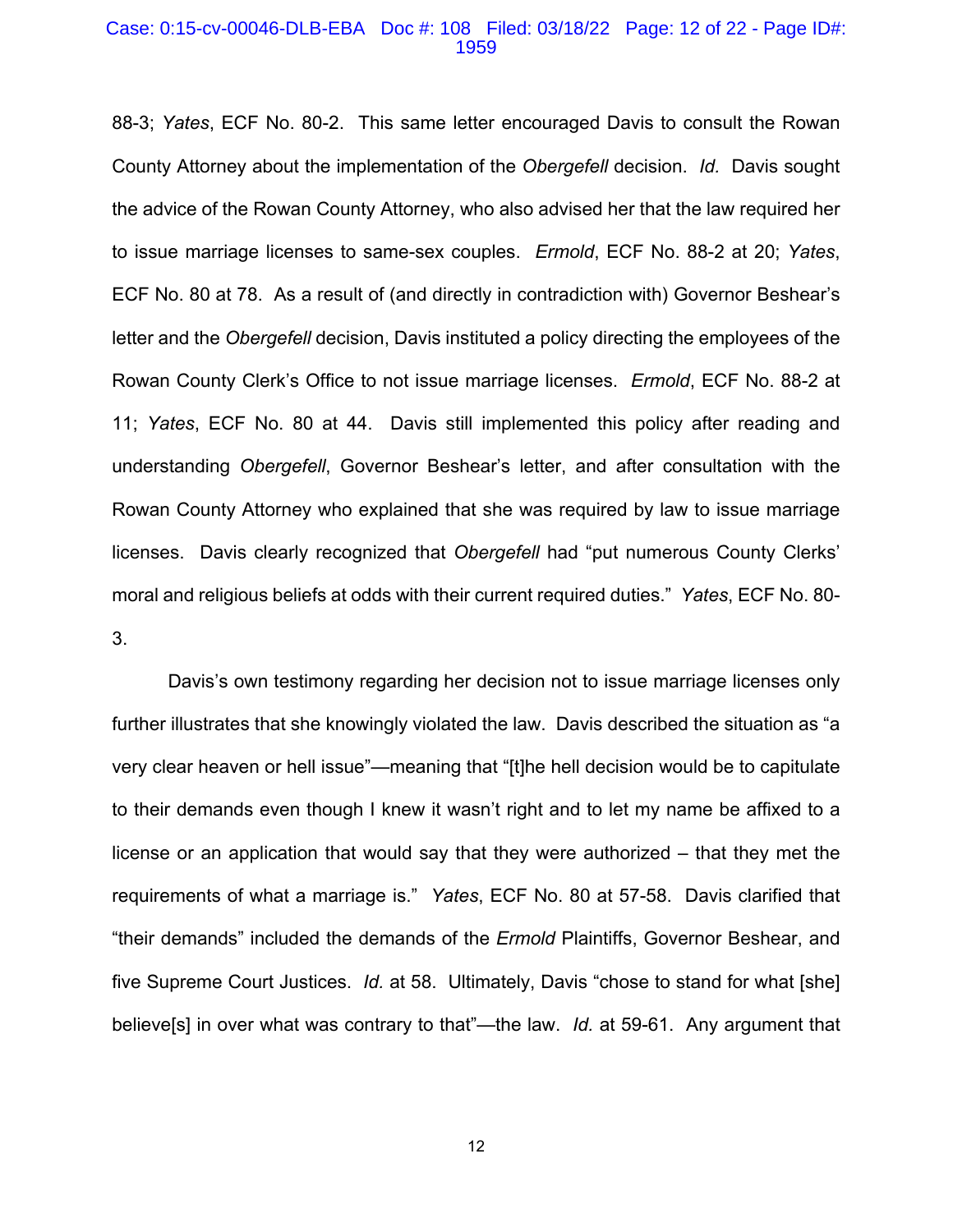#### Case: 0:15-cv-00046-DLB-EBA Doc #: 108 Filed: 03/18/22 Page: 13 of 22 - Page ID#: 1960

Davis made a mistake, instead of a conscious decision to violate the law, is not only contrary to the record, but also borders on incredulous.

Further, balancing reasonable uncertainties does not allow for state officials to consciously disregard their duties under the law in favor of their "rights of conscience" as argued by Davis. *Ermold*, ECF No. 93 at 67; *Yates*, ECF No. 84 at 64. Davis again argues that her actions were reasonable under Kentucky's Religious Freedoms Restoration Act ("KRFRA"), KRS § 446.350. *Ermold*, ECF No. 93 at 70; *Yates*, ECF No. 84 at 67. Again, Davis burdens the Court with an argument that has already been thoroughly examined. As explained by the Sixth Circuit, "[i]n the presence of *Obergefell*'s clear mandate that 'same-sex couples may exercise the fundamental right to marry,' and in the absence of any legal authority to support her novel interpretation of Kentucky law, Davis should have known that *Obergefell* required her to issue marriage licenses to samesex couples." *Ermold*, 936 F.3d at 437 (internal citations omitted). Ultimately, the qualified immunity inquiry involves a determination of whether *Plaintiffs'* constitutional rights were violated, not whether Davis's actions should be excused by her claim to religious freedom. The question is simple—did Davis knowingly violate the law? The answer here is clear—yes. Davis is therefore not entitled to qualified immunity.

## **C. Plaintiffs' Claims under 42 U.S.C. § 1983**

As Davis is not entitled to qualified immunity, Plaintiffs' § 1983 claims against her in her individual capacity may proceed. Plaintiffs each allege that Davis violated their fundamental, constitutional right to marriage under the Fourteenth Amendment, and accordingly bring suit under 42 U.S.C. § 1983. *Ermold*, ECF No. 27 at ¶¶ 33-53; *Yates*, ECF No. 1 at ¶¶ 1, 20-30.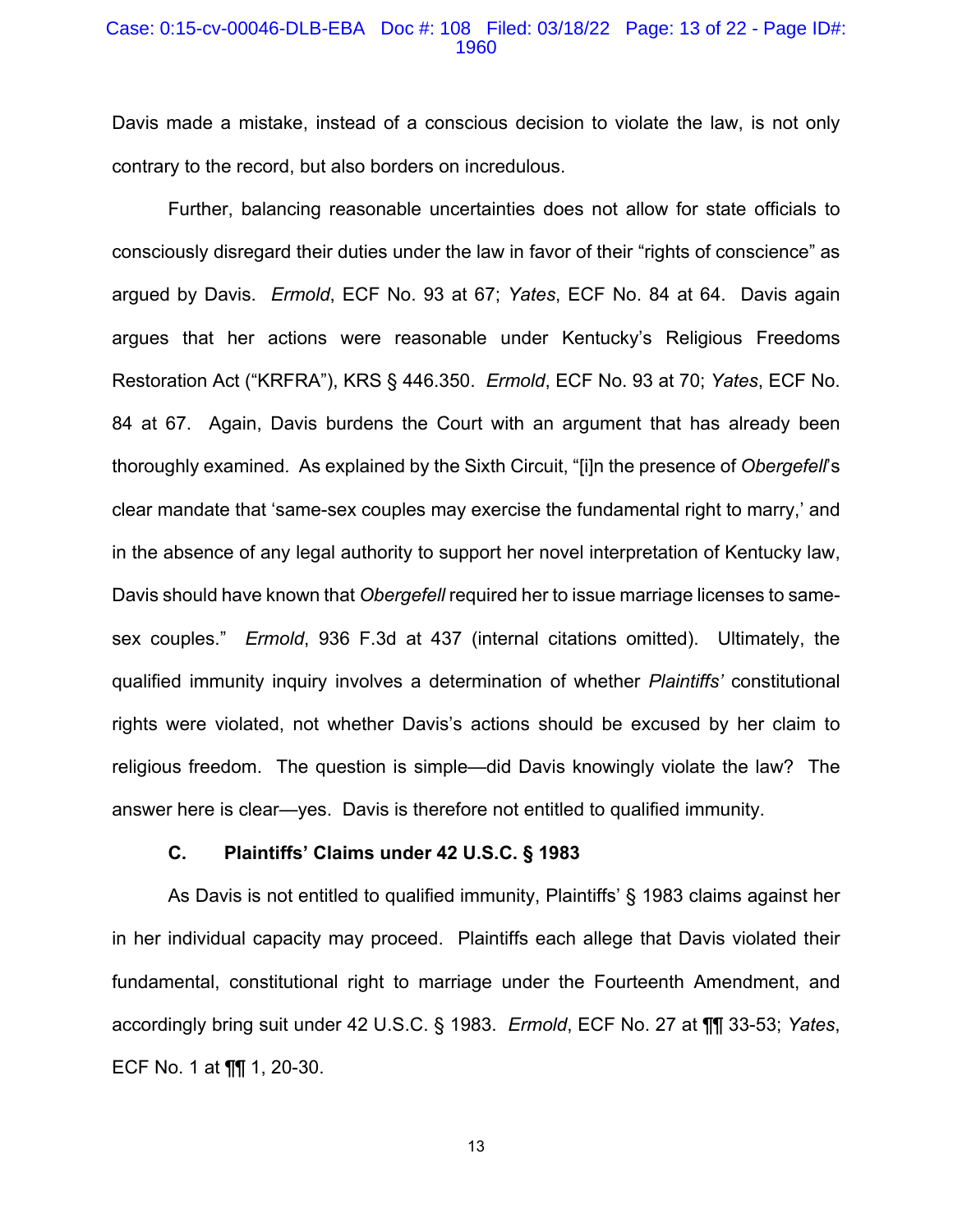#### Case: 0:15-cv-00046-DLB-EBA Doc #: 108 Filed: 03/18/22 Page: 14 of 22 - Page ID#: 1961

The Fourteenth Amendment provides that states may not "deprive any person of life, liberty or property, without due process of law" or "deny to any person within its jurisdiction the equal protection of the laws." U.S. Const. amend. XIV. In *Obergefell*, the Supreme Court explained that the "right to marry is a fundamental right inherent in the liberty of the person" and both the Due Process and Equal Protection Clauses of the Fourteenth Amendment prevent states from depriving same-sex couples "of that right and that liberty." 576 U.S. at 675. Indeed, "[t]he freedom to marry has long been recognized as one of the vital personal rights essential to the orderly pursuit of happiness by free men." *Loving v. Virginia*, 388 U.S. 1, 12 (1967). While the Fourteenth Amendment grants Plaintiffs these rights, § 1983 is the avenue by which they are able to vindicate them.

 Section 1983 confers civil liability on any "person who, under color of any statute . . . of any State . . . subjects, or causes to be subjected, any citizen of the United States . . . to the deprivation of any rights . . . secured by the Constitution." To establish liability under § 1983, a plaintiff must show "that a person acting under color of state law deprived the plaintiff of a right secured by the Constitution . . . ." *Waters v. City of Morristown, TN*, 242 F.3d 353, 359 (6th Cir. 2001). As discussed in detail above, *supra* III.B.1-2, Davis knowingly deprived Plaintiffs of a right secured to them by the Constitution—the right to marry. While this right was only acknowledged to apply to same-sex couples a mere seven years ago, this Nation "has long held the right to marry is protected by the Constitution." *Obergefell*, 576 U.S. at 664. Davis decided to deny Plaintiffs this fundamental right thereby ignoring the demands of the Fourteenth Amendment and the Supreme Court. By denying same-sex couples this right, it "disparage[s] their choices and diminish[es] their personhood." *Id.* at 672. Therefore, the only remaining question is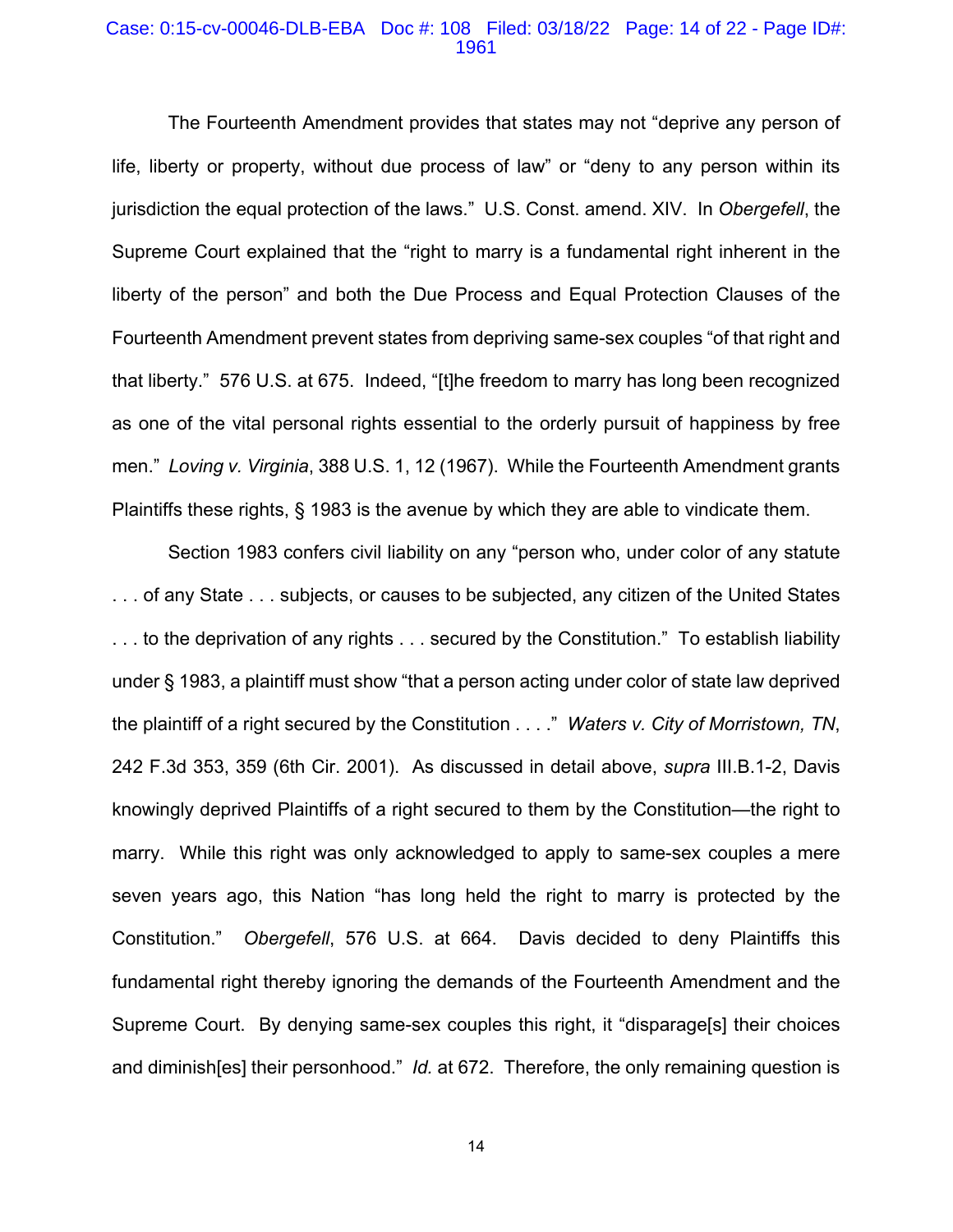#### Case: 0:15-cv-00046-DLB-EBA Doc #: 108 Filed: 03/18/22 Page: 15 of 22 - Page ID#: 1962

whether Davis was acting under color of state law when she made this decision. This Court finds that Davis was acting under color of state law.

*Obergefell* acknowledged that much of the opposition to same-sex marriage came from individuals who reached this conclusion "based on decent and honorable religious or philosophical premises," which may very well describe Davis. *Id.* at 672. However, "when that sincere, personal opposition becomes enacted law and public policy, the necessary consequence is to put the imprimatur *of the State itself* on an exclusion that soon demeans or stigmatizes those whose own liberty is then denied." *Id.* (emphasis added).Whether a state actor acts under color of state law typically turns on whether the "conduct occurs in the course of performing an actual or apparent duty of [her] office." *Waters*, 242 F.3d at 359. As noted by the Sixth Circuit, "Kentucky law vests county clerks with the duty of issuing marriage licenses, recording marriage certificates, and reporting marriages." *Ermold*, 936 F.3d at 434 (citing Ky. Rev. Stat. §§ 402.080, 403.220, 402.230). The only officer in Kentucky who can issue a marriage license is the county clerk. Ky. Rev. Stat. § 402.080. It is therefore clear that Davis was "performing an actual or apparent duty of [her] office"—issuing marriage licenses—when she denied Plaintiffs their constitutional right to marriage.

"[A] defendant's private conduct, outside the course or scope of [her] duties and unaided by any indicia of actual or ostensible state authority, is not conduct occurring under color of state law." *Waters*, 242 U.S. at 359. Therefore, Davis's conscientious religious objection to same-sex marriage outside of her official duties is not actionable, but she is liable for her actions within the scope of her work as county clerk. Davis argues that this Court may not impose § 1983 liability on her because it would violate *her*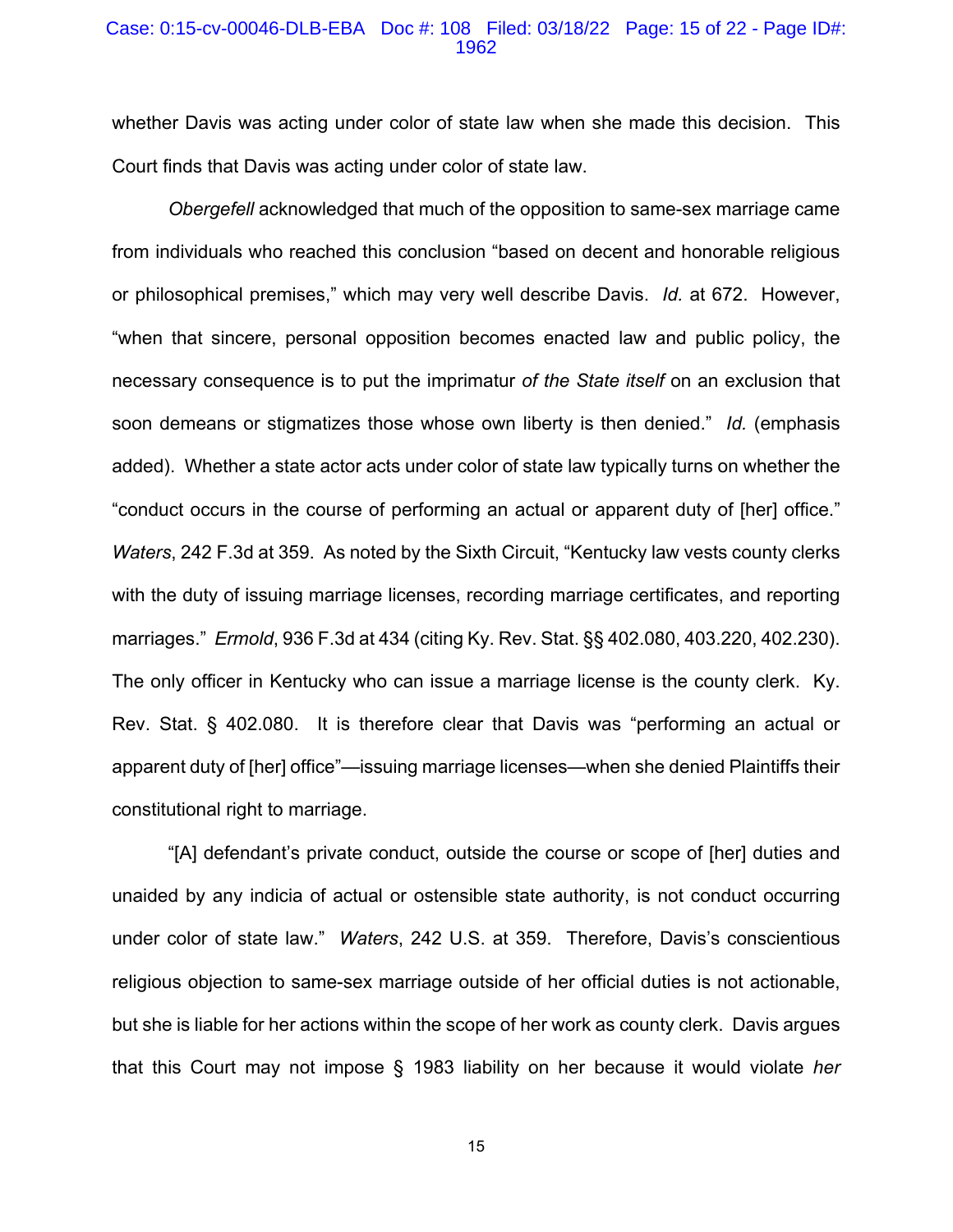## Case: 0:15-cv-00046-DLB-EBA Doc #: 108 Filed: 03/18/22 Page: 16 of 22 - Page ID#: 1963

Constitutional right to free exercise of religion. *Ermold*, ECF No. 93 at 11; *Yates*, ECF No. 84 at 11. As thoughtfully explained by the Sixth Circuit, while *Obergefell* may have raised "serious questions about religious liberty," 576 U.S. at 711 (Roberts, C.J., dissenting), "it said nothing to suggest that government officials may flout the Constitution by enacting religious-based policies to accommodate their own religious beliefs." *Ermold*, 936 F.3d at 437. Similarly, this Court can find no example, nor has Davis provided one, where a defendant's constitutional rights were found to be a valid defense for violating the constitutional rights of others.<sup>2</sup> Ultimately, this Court's determination is simple—Davis cannot use her own constitutional rights as a shield to violate the constitutional rights of others while performing her duties as an elected official.

## **D. Plaintiffs' Damages Claims**

While Plaintiffs do not request summary judgment as to their damage claims, Davis asserts that she is entitled to summary judgment on this issue. *Ermold,* ECF No. 93 at 72; *Yates*, ECF No. 84 at 69. Damages flowing from a § 1983 claim cannot be solely based on "[t]he abstract value of a constitutional right." *Memphis Cmty. Sch. Dist. v. Stachura*, 477 U.S. 299, 308 (1986). Instead, nominal damages are appropriate when a plaintiff cannot show actual injury. *Schock v. Redman*, 924 F.2d 1059 (6th Cir. 1991)

<sup>&</sup>lt;sup>2</sup> It is also important to note that because Davis was acting in her capacity as County Clerk when asserting her First Amendment rights, her actions likely are not protected. In *Garcetti v. Ceballos*, the Supreme Court made clear that "[r]estricting speech that owes its existence to a public employee's professional responsibilities *does not infringe* any liberties the employee might have enjoyed as a private citizen." 547 U.S. 410, 421-22 (2006) (emphasis added). While employees of the government receive "constitutional protection for their contributions to [] civic discourse[,]" this protection "does not invest them with the right to perform their jobs however they see fit." *Id.* While *Garcetti* involved whether an employee could be fired or disciplined for speech related to their official duties, this same reasoning is applicable to the current situation. Davis receives less constitutional protection when she is acting on behalf of the state, instead of in her personal capacity as a citizen.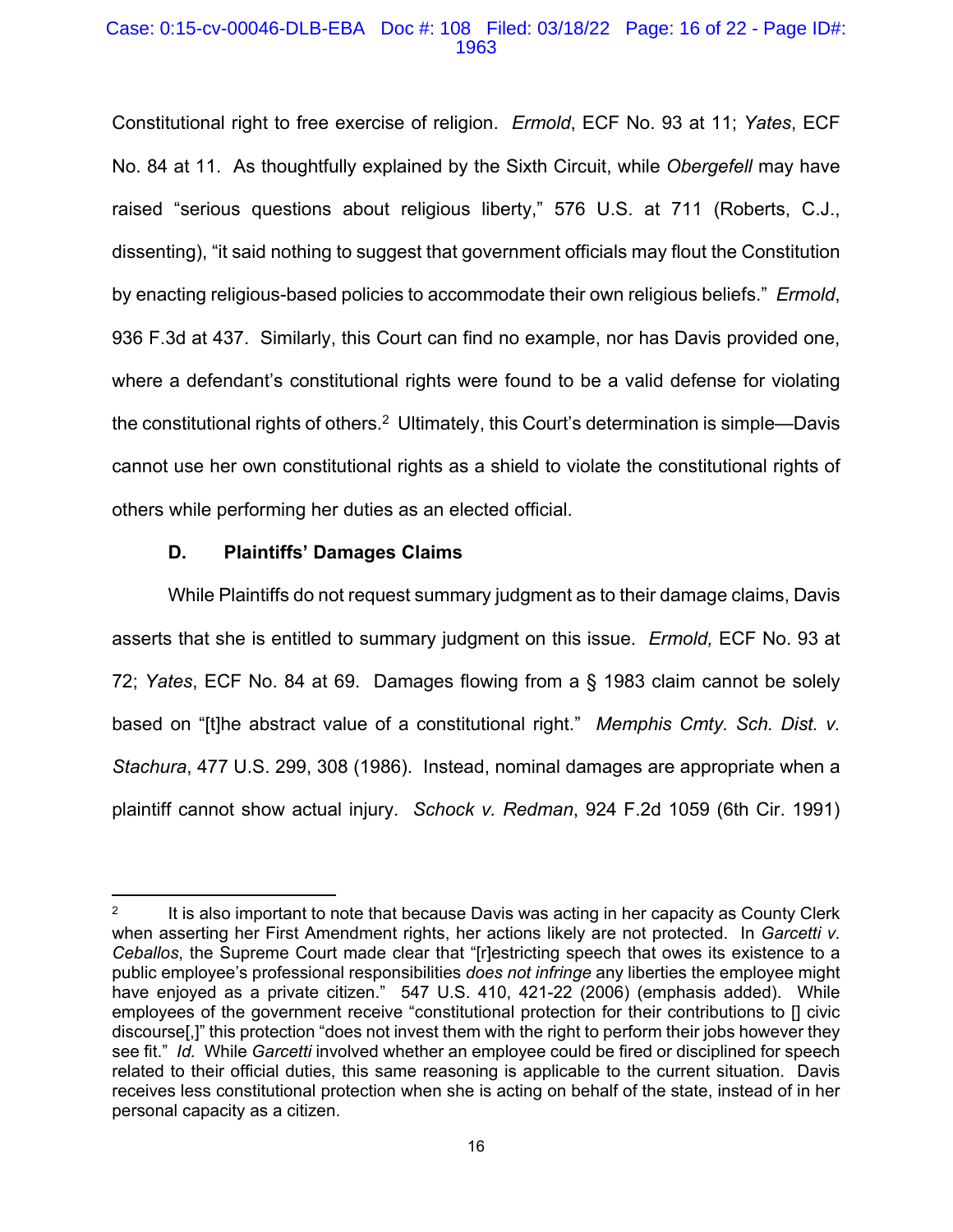#### Case: 0:15-cv-00046-DLB-EBA Doc #: 108 Filed: 03/18/22 Page: 17 of 22 - Page ID#: 1964

(unpublished table decision). "[S]ubstantial damages should be awarded only to compensate actual injury or, in the case of exemplary or punitive damages, to deter or punish malicious deprivations of rights." *Carey v. Piphus*, 435 U.S. 247, 266 (1978); *see also Frontier Ins. Co. v. Blaty*, 454 F.3d 590, 603 (6th Cir. 2006). However, presumed damages are sometimes appropriate in place of compensatory damages when an injury has occurred but is difficult to establish. *Memphis Cmty.*, 477 U.S. at 310-11. Ultimately, "[t]he determination of the amount of damages to be awarded is left to the discretion and good judgment of the fact finder as guided by the facts of the particular case." *Smith v. Heath*, 862 F.2d 597, 606 (6th Cir. 1988).

The *Ermold* and *Yates* Plaintiffs request the same damages: compensatory and punitive damages, pre and post judgment interest, and costs and attorneys' fees under 42 U.S.C. § 1988. *Ermold*, ECF No. 27 at 7; *Yates*, ECF No. 1 at 8. More specifically, the *Ermold* Plaintiffs "seek damages for mental anguish, emotional distress, humiliation and reputation damages suffered by Davis's actions." *Ermold*, ECF No. 104 at 5. The *Yates* Plaintiffs explain that their experience with Defendant Davis caused emotional harm among other compensatory damages. *Yates*, ECF No. 93 at 6-10. The Plaintiffs' deposition testimony at the very least creates a genuine issue of material fact as to whether they are entitled to damages. For example, Plaintiff Ermold stated that "[e]very time I think of my marriage, I have to think about Kim Davis and the experience, how we were humiliated and treated like less than human beings." *Ermold*, ECF No. 90-1 at 105. Plaintiff Yates testified that his damages claim is for "the suffering and pain that went on because of what [Davis] did." *Yates*, ECF No. 78 at 121. He further explained that the damages award would compensate him and Plaintiff Smith for the experience with Davis,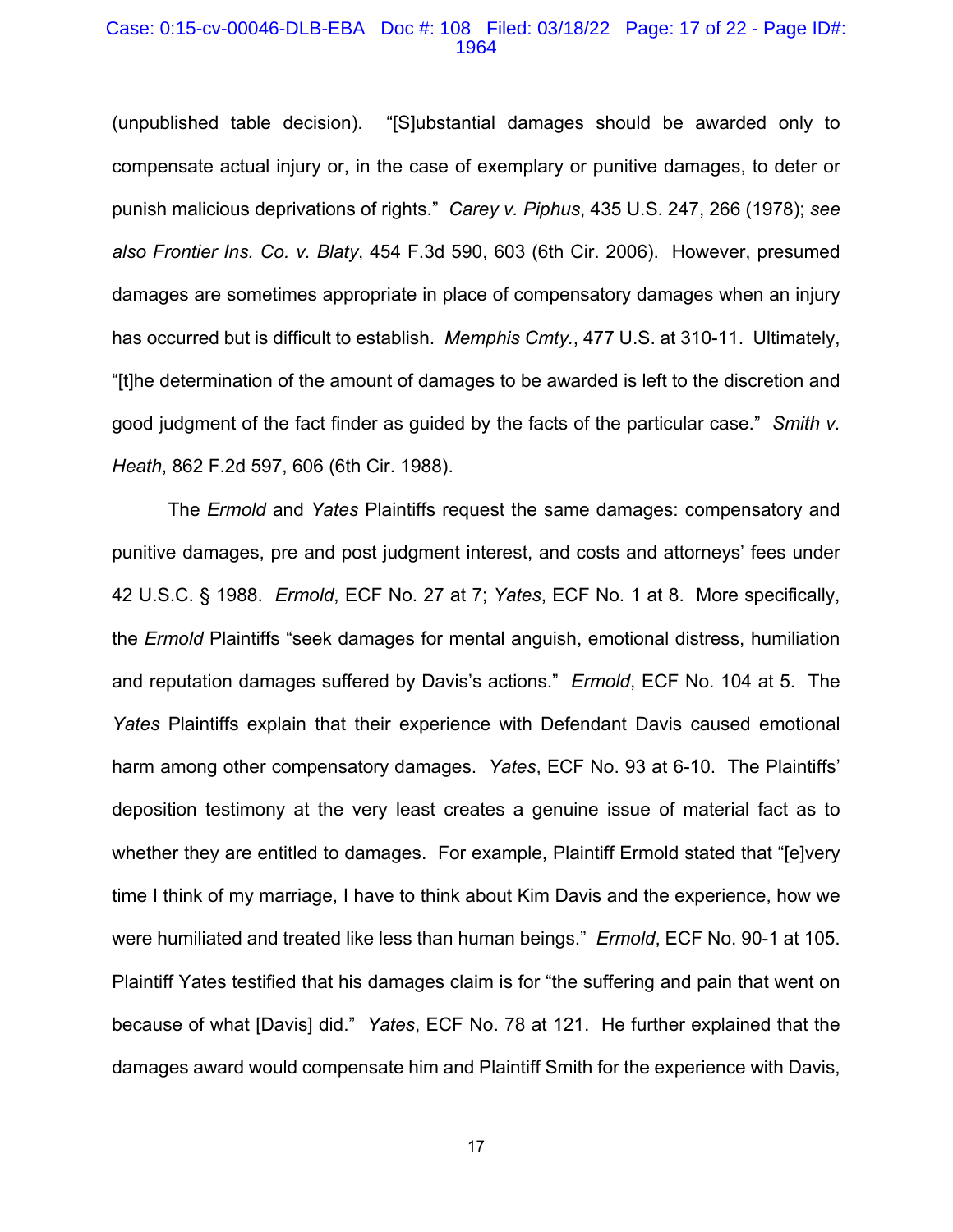#### Case: 0:15-cv-00046-DLB-EBA Doc #: 108 Filed: 03/18/22 Page: 18 of 22 - Page ID#: 1965

the resulting publicity, and the threats that were a result of their interactions with Davis. *Id.* at 122. Plaintiff Smith explained that Davis's actions "affects [his] anxiety" and that he discusses Davis with his therapist. ECF No. 79 at 57. Ultimately, Plaintiffs' alleged damages are a question of fact that will be determined by a jury.

Finally, punitive damages may very well be an available remedy for Plaintiffs. Punitive damages are available for § 1983 actions if "the defendant's conduct is shown to be motivated by evil motive or intent, or when it involves reckless or callous indifference to the federally protected rights of others." *Smith v. Wade*, 461 U.S. 30, 56 (1983). Based on the record before the Court, it seems plausible that Davis could have acted with reckless indifference to the constitutional rights of Plaintiffs. Davis was aware that *Obergefell* prohibited states from excluding same-sex couples from the right to marry, yet she still refused to issue marriage licenses to Plaintiffs. *Ermold*, ECF No. 88-2 at 11, 18; *Yates*, ECF No. 80 at 44, 64-65. Davis described understanding the impact of *Obergefell*: "[y]eah, it told [same-sex couples] that they could get a license." *Ermold*, ECF No. 88-2 at 18; *Yates*, ECF No. 80 at 64-65. Davis argues her conduct was justified, Plaintiffs argue that it was not. Consequently, this dispute is appropriate for a jury to consider.

#### **E. Defendant's Motions for Leave to File an Answer**

While this Motion ultimately makes no difference in the outcome of the Court's ruling, as the Court has faithfully evaluated Defendant's arguments, for the sake of clarity, the Court will **grant** Defendant's Motions for Leave to File an Answer. *Ermold*, ECF No. 96; *Yates*, ECF No. 87. Davis argues that she is not required to file an Answer, "but does so out of an abundance of caution." *Ermold*, ECF No. 96 at 1; *Yates*, ECF No. 87 at 1. Davis argues that because the Court stayed proceedings following the entry of its Orders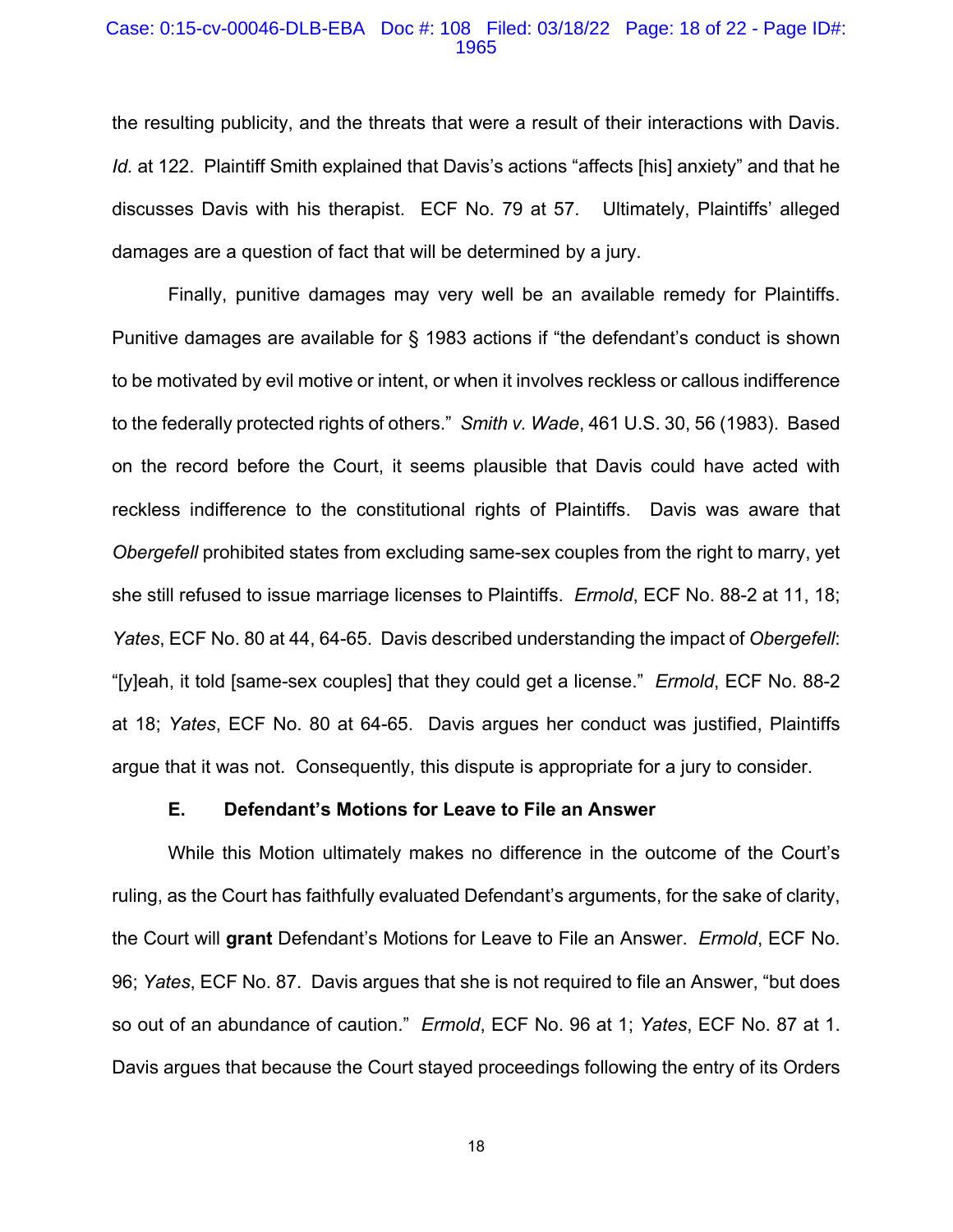#### Case: 0:15-cv-00046-DLB-EBA Doc #: 108 Filed: 03/18/22 Page: 19 of 22 - Page ID#: 1966

on Davis's Motions to Dismiss, and when it lifted the stay, did not set a new answer deadline, she was never required to file an answer. *Ermold*, ECF No. 96 at 2-3; *Yates*, ECF No. 87 at 2-3. Because of the untraditional posture of this case, the Court understands Davis's confusion, and will allow her to file an answer.

Federal Rule of Civil Procedure 12 requires a defendant to serve an answer following the adjudication of a motion to dismiss. Specifically, Rule 12(a)(4)(A) states: "[u]nless the court sets a different time, serving a motion under this rule alters these periods as follows: if the court denies the motion or postpones its disposition until trial, the responsive pleading must be served within 14 days after notice of the court's action[.]" Following the Sixth Circuit's affirmation of the denial of Davis's Motions to Dismiss, Magistrate Judge Atkins lifted the stay and entered a scheduling order "outlining the new deadlines for this matter," which did not include a deadline by which Davis was required to file an answer. *See Ermold*, ECF Nos. 66 and 67; *Yates*, ECF Nos. 62 and 63. Davis argues that by not acting, Judge Atkins implicitly "set[] a different time." While the Court, through its interpretation of Rule 12(a)(4)(A) finds Davis should have filed an answer within fourteen days of Judge Atkins's lifting of the stay, it was reasonable of Davis to be confused by the language in Rule  $12(a)(4)(A)$  and how it interacted with Judge Atkins's statement regarding entering a scheduling order to "outlin[e] the new deadlines for this matter." *Ermold*, ECF No. 66; *Yates*, ECF No. 62. Further, the Court finds that that Plaintiffs were aware that Davis was disputing their version of events and Davis's failure to file an answer caused them no unfair surprise.

In operation, the failure to file an answer under Rule 12 may result in the admission of certain facts under Rule 8(b)(6). Rule 8(b)(6) provides that "[a]n allegation—other than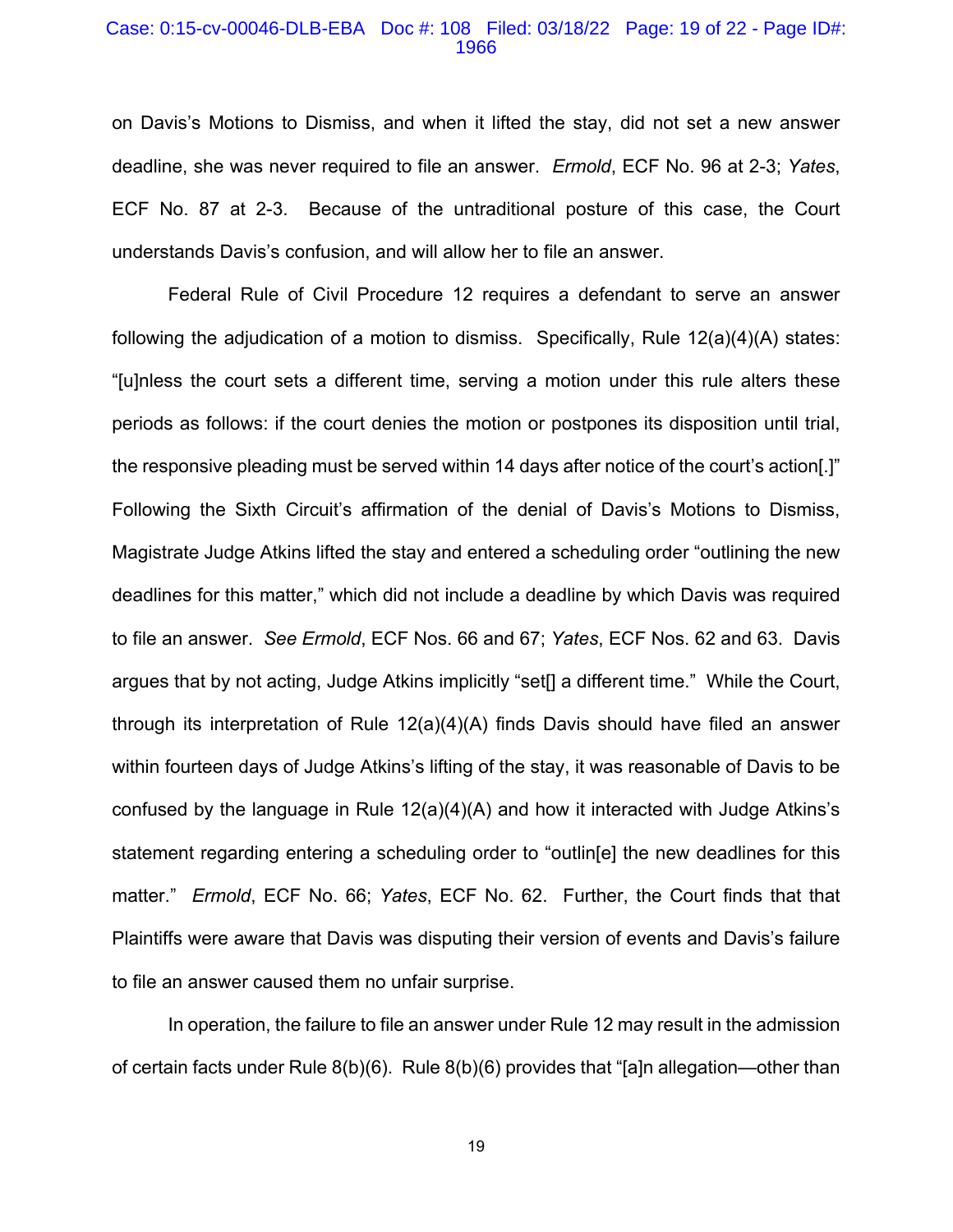#### Case: 0:15-cv-00046-DLB-EBA Doc #: 108 Filed: 03/18/22 Page: 20 of 22 - Page ID#: 1967

one relating to the amount of damages—is admitted if a responsive pleading is required and the allegation is not denied." However, Rule 8(b)(6) is not without exceptions. First, "the failure to file an answer does not mean that a defendant admits legal conclusions." *Jones v. Pekoske*, No. 21-1061, 2021 WL 5782380, at \*2 (6th Cir. Dec. 7, 2021) (citing *Thompson v. Dewine*, 976 F.3d 610, 615 n.5 (6th Cir. 2020) (per curiam)). Additionally, "the failure to file an answer may be harmless, most usually where the plaintiff is consistently on notice that the defendant is disputing the facts." *Id.* 

Davis's entire summary judgment argument was dependent on legal conclusions—that the Free Exercise Clause protected Davis from Plaintiffs' § 1983 claims and that Davis is entitled to qualified immunity because she did not violate Plaintiffs' constitutional right to marry, and if she did, that right was not clearly established. *Ermold*, ECF No. 93 at 11; *Yates*, ECF No. 84 at 11; *see also Chappel v. Montgomery Cnty. Fire Prot. Dist. No. 1*, 131 F.3d 564, 573 ("whether qualified immunity is applicable to an official's actions is a question of law"). While the Court ultimately found these conclusions meritless, even without filing an answer, Davis was entitled to make these arguments. Further, even if Plaintiffs believe that Davis does dispute specific facts, in this Order, the Court has resolved those facts in their favor.

It is this Court's opinion that Davis violated Plaintiffs' constitutional right to marry and the only remaining issue is the issue of damages. Moreover, this lawsuit has been litigated in this Court and at the Court of Appeals for six and a half years. Plaintiffs were more than aware of Davis's arguments, as she has made the same ones, albeit unsuccessfully, and thus her filing of an answer will not cause Plaintiffs any harm or undue surprise. *See Thompson*, 976 F.3d at 615 n.5 (finding that a defendant's "consistent[]"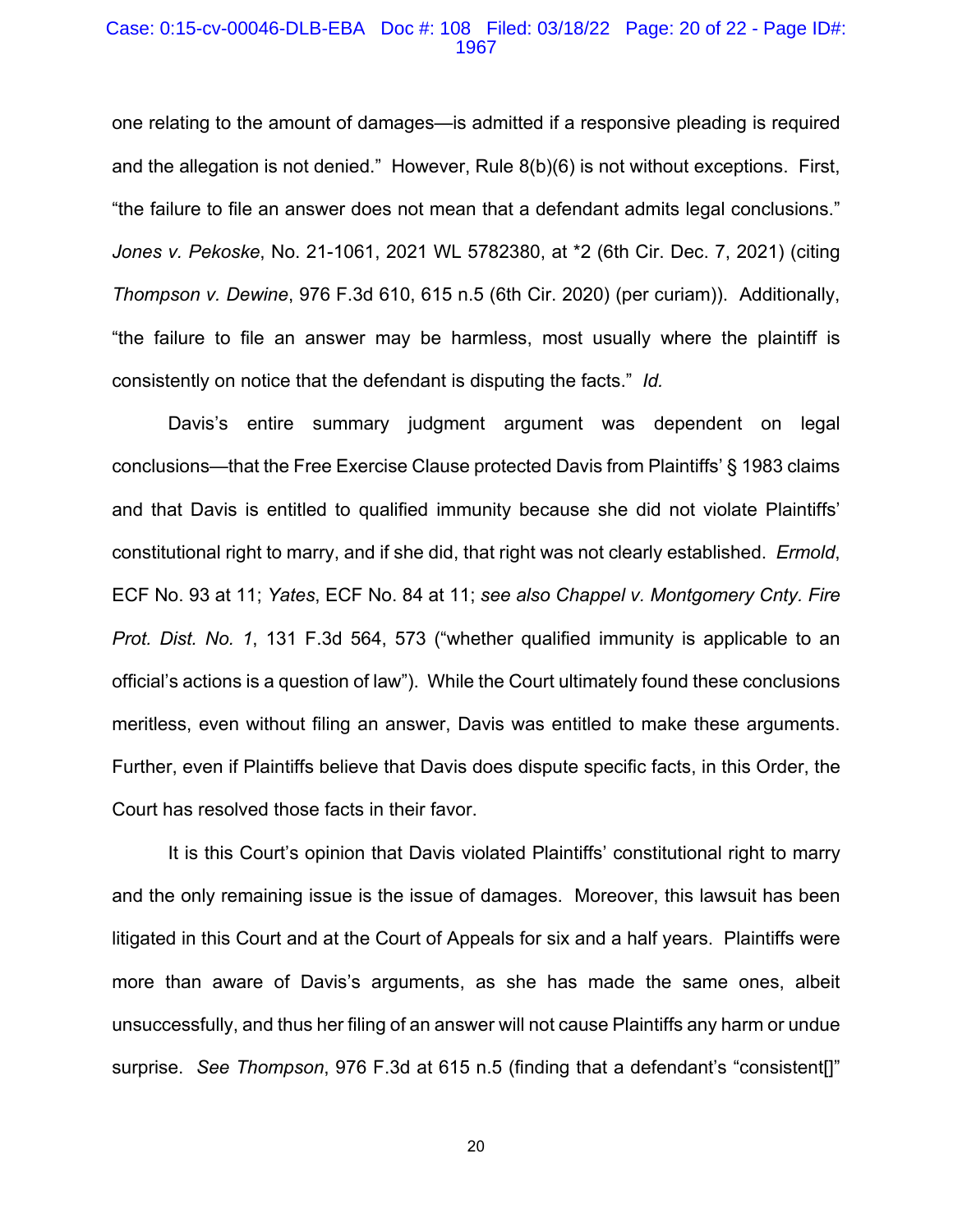#### Case: 0:15-cv-00046-DLB-EBA Doc #: 108 Filed: 03/18/22 Page: 21 of 22 - Page ID#: 1968

arguments "both before the district court and before [the Sixth Circuit]" rebutted the plaintiffs claim that the defendant admitted certain factual disputes).

The Court is also not persuaded by the *Ermold* Plaintiffs' argument that they will be harmed because Davis asserts certain affirmative defenses in her answer, and Plaintiffs have not had the benefit of discovery as to those defenses. *Ermold*, ECF No. 99 at 11. While Rule 8(c) requires defendants to raise affirmative defenses in the first responsive pleading, the purpose of this rule "is to give the opposing party notice of the affirmative defense and a chance to respond." *Smith v. Sushka*, 117 F.3d 965, 969 (6th Cir. 1997). The first four affirmative defenses listed in Davis' answer have already been addressed within this Order and dismissed. The next four affirmative defenses alleged by Davis are: (1) Plaintiffs have suffered no cognizable injury, (2) Plaintiffs' alleged injuries were not caused by Davis, (3) every item of damages claimed by Plaintiffs is barred by Plaintiffs' failure to mitigate their alleged damages, and (4) Plaintiffs are not entitled to special, exemplary, or punitive damages. *Id.* ECF No. 96-1 at 7. The Sixth Circuit has held that "if a plaintiff receives notice of an affirmative defense by some means other than pleadings, the defendant's failure to comply with Rule 8(c) does not cause the plaintiff any prejudice." Each of these defenses were addressed thoroughly in Davis's Motion for Summary Judgment. *Ermold*, ECF No. 93 at 72-78; *see also Sushka*, 117 F.3d at 969 (finding a defendant did not waive an affirmative defense when it was raised in a summary judgment motion).

Finally, all of these defenses relate to Plaintiffs' alleged injuries caused by Davis's actions. If Plaintiffs have not conducted any discovery as to their *own injuries*, that cannot possibly be said to be Defendant Davis's fault. This evidence is required for them to prove